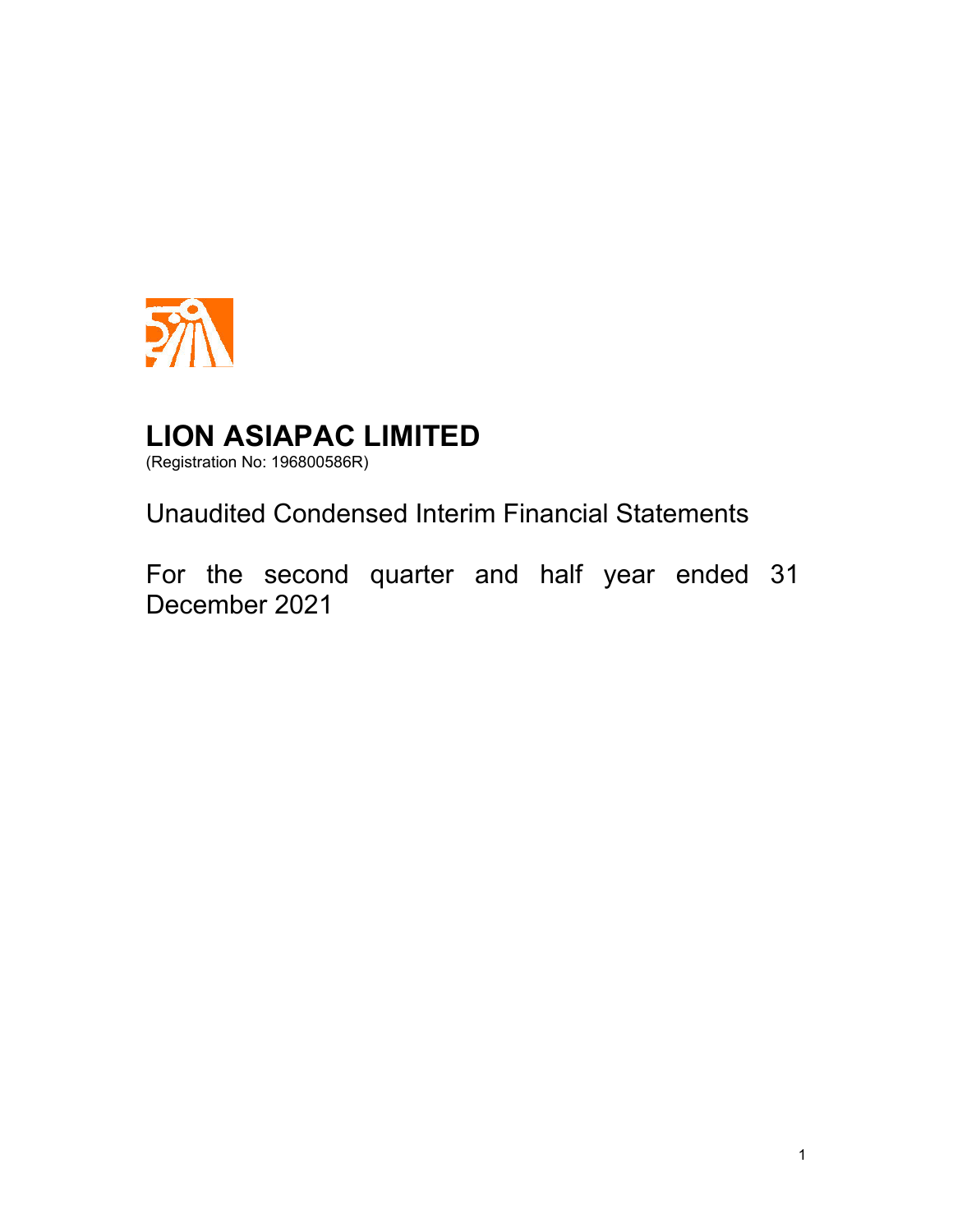# Table of Contents

|                | A. Condensed interim consolidated statement of profit or loss and other comprehensive                                                                                                                                                                                 |
|----------------|-----------------------------------------------------------------------------------------------------------------------------------------------------------------------------------------------------------------------------------------------------------------------|
| В.             |                                                                                                                                                                                                                                                                       |
| C.             |                                                                                                                                                                                                                                                                       |
| D.             |                                                                                                                                                                                                                                                                       |
| Е.             |                                                                                                                                                                                                                                                                       |
| F.             |                                                                                                                                                                                                                                                                       |
| $\mathbf 1$ .  |                                                                                                                                                                                                                                                                       |
| 2 <sub>1</sub> | Where a forecast, or a prospectus statement, has been previously disclosed to                                                                                                                                                                                         |
| 3.             | A commentary at the date of the announcement of the significant trends and competitive<br>conditions of the industry in which the Group operates and any known factors or events that<br>may affect the Group in the next operating period and the next 12 months  18 |
| 4.             |                                                                                                                                                                                                                                                                       |
| 5.             | If no dividend has been declared/recommended, a statement to that effect 18                                                                                                                                                                                           |
| 6.             |                                                                                                                                                                                                                                                                       |
| 7.             |                                                                                                                                                                                                                                                                       |
| 8.             | Confirmation by Directors Pursuant to Rule 705(5) of the SGX Listing Manual  19                                                                                                                                                                                       |
| 9.             |                                                                                                                                                                                                                                                                       |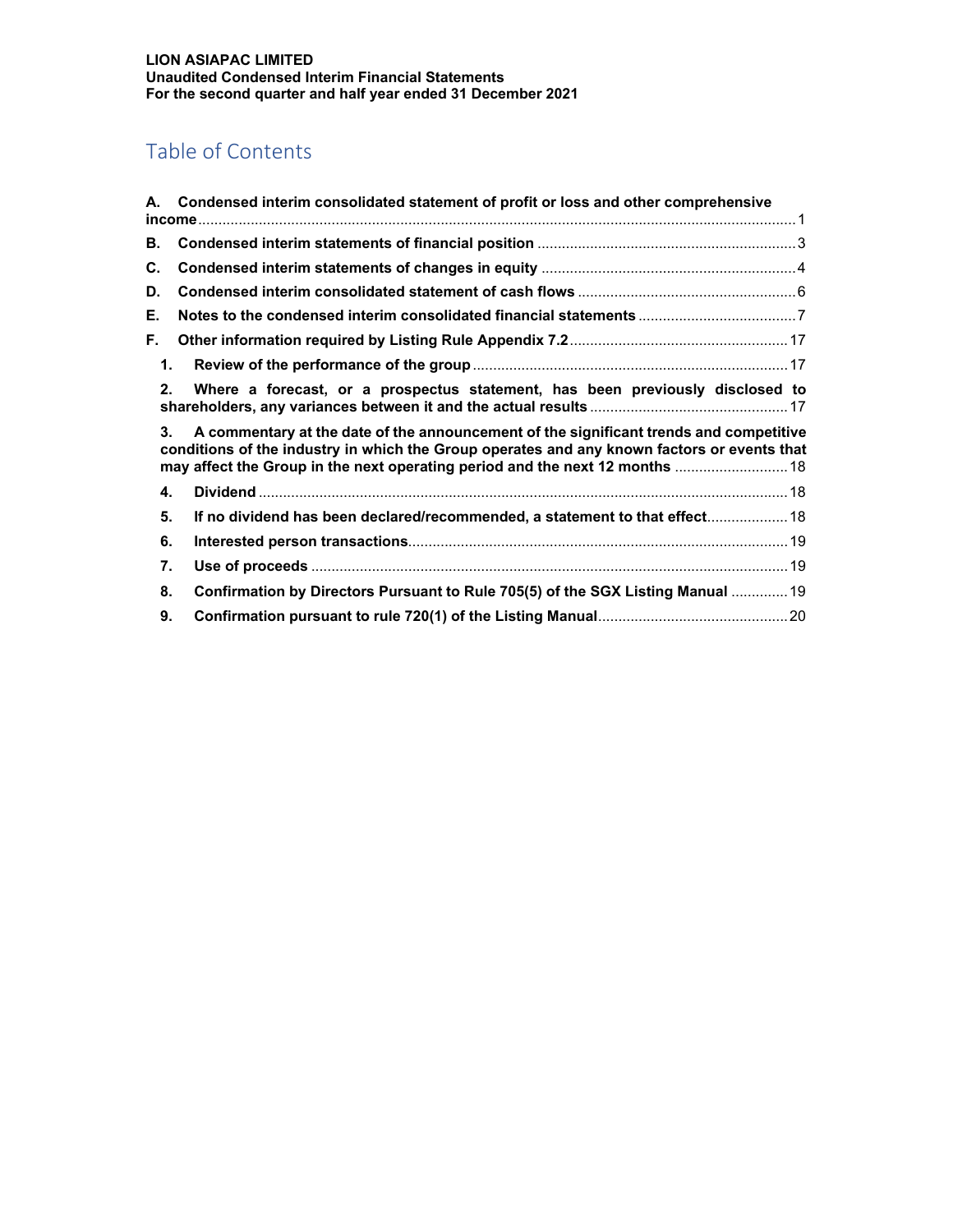## **LION ASIAPAC LIMITED Unaudited Condensed Interim Financial Statements For the second quarter and half year ended 31 December 2021**

|                                                  | <b>The Group</b> |            |                             |                |                |                        |         |
|--------------------------------------------------|------------------|------------|-----------------------------|----------------|----------------|------------------------|---------|
|                                                  |                  |            | <b>Second Quarter Ended</b> |                |                | <b>Half Year Ended</b> |         |
|                                                  | <b>Note</b>      | 31.12.2021 | 31.12.2020                  | $+/-$          | 31.12.2021     | 31.12.2020             | $+/-$   |
|                                                  |                  | S\$'000    | <b>S\$'000</b>              | %              | <b>S\$'000</b> | <b>S\$'000</b>         | %       |
|                                                  |                  |            |                             |                |                |                        |         |
| <b>Revenue</b>                                   | 7                | 7,819      | 4,268                       | 83             | 14,587         | 8,968                  | 63      |
| Other income and gains                           | 8                | 422        | 440                         | (4)            | 921            | 1,147                  | (20)    |
| Expenses:                                        |                  |            |                             |                |                |                        |         |
| Purchases of inventories                         |                  | (5,925)    | (2, 546)                    | 133            | (10, 778)      | (5, 282)               | 104     |
| Depreciation of property,<br>plant and equipment |                  | (305)      | (182)                       | 68             | (587)          | (346)                  | 70      |
| Depreciation right-of-use<br>assets              |                  | (51)       | (50)                        | $\overline{c}$ | (101)          | (102)                  | (1)     |
| Employee compensation                            |                  | (590)      | (508)                       | 16             | (1, 164)       | (1,020)                | 14      |
| Finance costs                                    |                  | (24)       | (26)                        | (8)            | (48)           | (51)                   | (6)     |
| Other expenses                                   | 10               | (1,692)    | (1, 291)                    | 31             | (2,939)        | (2,650)                | 11      |
| Changes in inventories                           |                  | (43)       | 12                          | (458)          | (227)          | 12                     | (1,992) |
| <b>Total expenses</b>                            |                  | (8,630)    | (4, 591)                    | 88             | (15, 844)      | (9, 439)               | 68      |
| (Loss)/Profit before<br>income tax               |                  | (389)      | 117                         | n.m            | (336)          | 676                    | n.m     |
| Income tax expense                               | 11               | (31)       | (36)                        | (14)           | (61)           | (70)                   | (13)    |
| <b>Total (loss)/profit</b>                       |                  | (420)      | 81                          | n.m            | (397)          | 606                    | n.m     |
| Profit attributable to:                          |                  |            |                             |                |                |                        |         |
| Equity holders of the<br>Company                 |                  | (420)      | 81                          | n.m            | (397)          | 606                    | n.m     |
|                                                  |                  | (420)      | 81                          | n.m            | (397)          | 606                    | n.m     |
|                                                  |                  |            |                             |                |                |                        |         |

## **A. Condensed interim consolidated statement of profit or loss and other comprehensive income**

n.m - denotes not meaningful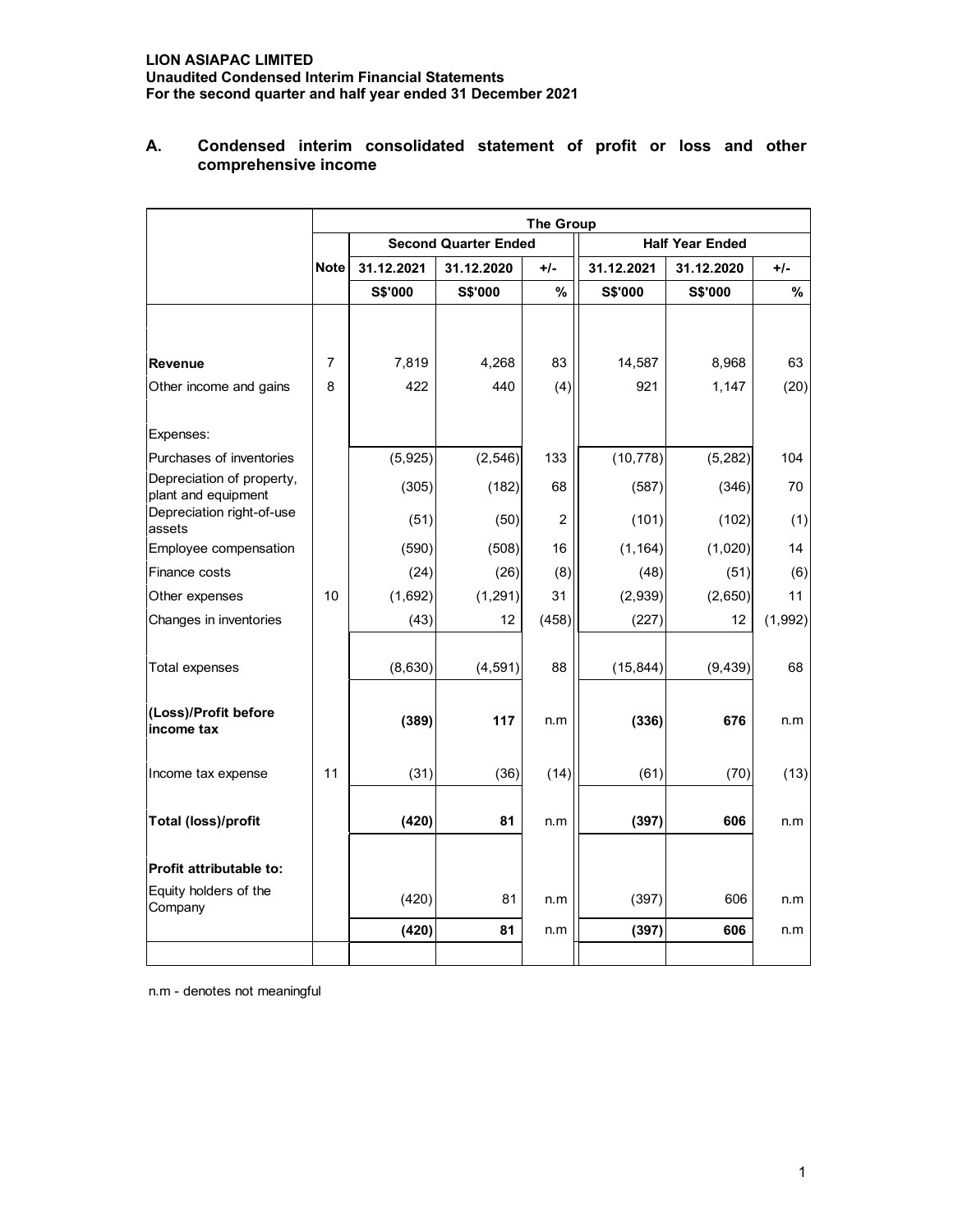**Unaudited Condensed Interim Financial Statements For the second quarter and half year ended 31 December 2021**

**A. Condensed interim consolidated statement of profit or loss and other comprehensive income (Cont'd)** 

|                                         |                 | <b>The Group</b> |                             |       |                        |            |       |
|-----------------------------------------|-----------------|------------------|-----------------------------|-------|------------------------|------------|-------|
|                                         |                 |                  | <b>Second Quarter Ended</b> |       | <b>Half Year Ended</b> |            |       |
|                                         | <b>Note</b>     | 31.12.2021       | 31.12.2020                  | $+/-$ | 31.12.2021             | 31.12.2020 | +/-   |
|                                         |                 | <b>S\$'000</b>   | S\$'000                     | %     | <b>S\$'000</b>         | S\$'000    | %     |
| Other comprehensive                     |                 |                  |                             |       |                        |            |       |
| income:                                 |                 |                  |                             |       |                        |            |       |
| Items that may be reclassified          |                 |                  |                             |       |                        |            |       |
| to profit or loss:                      |                 |                  |                             |       |                        |            |       |
| Currency translation differences        |                 |                  |                             |       |                        |            |       |
| arising from consolidation              |                 | 93               | 137                         | (32)  | 552                    | 818        | (33)  |
|                                         |                 |                  |                             |       |                        |            |       |
| Items that will not be                  |                 |                  |                             |       |                        |            |       |
| reclassified to profit or loss:         |                 |                  |                             |       |                        |            |       |
|                                         |                 |                  |                             |       |                        |            |       |
| Fair value changes on equity            |                 |                  |                             |       |                        |            |       |
| instruments at fair value through       | 14              | (345)            |                             | n.m   | (1,039)                |            | n.m   |
| other comprehensive income              |                 |                  |                             |       |                        |            |       |
|                                         |                 |                  |                             |       |                        |            |       |
| <b>Other comprehensive</b>              |                 |                  |                             | (284) |                        |            |       |
| (loss)/income, net of tax               |                 | (252)            | 137                         |       | (487)                  | 818        | (160) |
|                                         |                 |                  |                             |       |                        |            |       |
| <b>Total comprehensive</b>              |                 | (672)            | 218                         | n.m   | (884)                  | 1,424      | n.m   |
| (loss)/income                           |                 |                  |                             |       |                        |            |       |
|                                         |                 |                  |                             |       |                        |            |       |
| Total comprehensive                     |                 |                  |                             |       |                        |            |       |
| (loss)/income attributable to:          |                 |                  |                             |       |                        |            |       |
| Equity holders of the Company           |                 | (672)            | 218                         | n.m   | (884)                  | 1,424      | n.m   |
|                                         |                 | (672)            | 218                         | n.m   | (884)                  | 1,424      | n.m   |
|                                         |                 |                  |                             |       |                        |            |       |
|                                         |                 |                  |                             |       |                        |            |       |
| Earnings per share<br>Basic and diluted |                 |                  |                             |       |                        |            |       |
| (losses)/earnings per share             | 12 <sup>2</sup> |                  |                             |       |                        |            |       |
| (cents)                                 |                 | (0.52)           | 0.10                        |       | (0.49)                 | 0.75       |       |
|                                         |                 |                  |                             |       |                        |            |       |

n.m - denotes not meaningful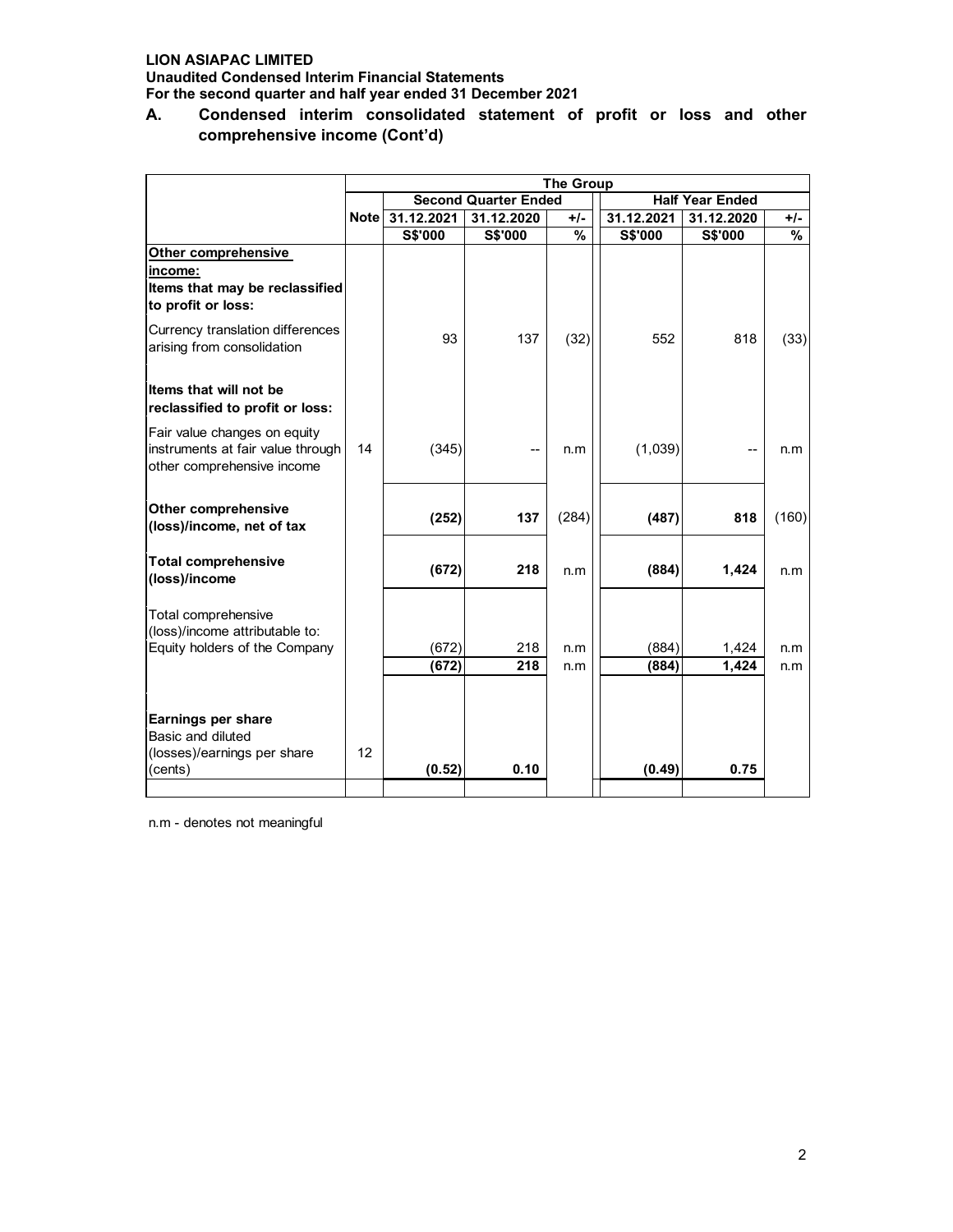**Unaudited Condensed Interim Financial Statements For the second quarter and half year ended 31 December 2021**

# **B. Condensed interim statements of financial position**

|                                                                       |      | <b>The Group</b> |           | The Company |           |  |
|-----------------------------------------------------------------------|------|------------------|-----------|-------------|-----------|--|
|                                                                       | Note | 30.12.2021       | 30.6.2021 | 30.12.2021  | 30.6.2021 |  |
|                                                                       |      | S\$'000          | S\$'000   | S\$'000     | S\$'000   |  |
|                                                                       |      |                  |           |             |           |  |
| <b>ASSETS</b>                                                         |      |                  |           |             |           |  |
| <b>Current assets</b>                                                 |      |                  |           |             |           |  |
| Cash and cash equivalents                                             | 16   | 65,061           | 64,206    | 8,938       | 10,044    |  |
| Trade and other receivables                                           | 15   | 6,855            | 6,212     | 37          | 23        |  |
| Inventories                                                           |      | 4,616            | 4,702     |             |           |  |
| Other non-financial assets                                            |      | 307              | 356       | 3           | 1         |  |
|                                                                       |      | 76,839           | 75,476    | 8,978       | 10,068    |  |
| <b>Non-current assets</b>                                             |      |                  |           |             |           |  |
| Other financial assets                                                | 14   | 1,226            | 2,265     |             |           |  |
| Investments in subsidiaries                                           |      |                  |           | 63,511      | 63,497    |  |
| Property, plant and equipment                                         | 13   | 1,991            | 2,393     |             |           |  |
| Rights-of-use assets                                                  |      | 1,200            | 1,277     |             |           |  |
|                                                                       |      | 4,417            | 5,935     | 63,511      | 63,497    |  |
|                                                                       |      |                  |           |             |           |  |
| <b>Total assets</b>                                                   |      | 81,256           | 81,411    | 72,489      | 73,565    |  |
| <b>LIABILITIES</b>                                                    |      |                  |           |             |           |  |
| <b>Current liabilities</b>                                            |      |                  |           |             |           |  |
| Trade and other payables                                              |      | 3,879            | 2,267     | 1,207       | 1,246     |  |
| Income tax payables                                                   |      | 64               | 73        |             |           |  |
| Lease liabilities                                                     |      | 142              | 169       |             |           |  |
| Provision                                                             |      | 413              | 413       |             |           |  |
|                                                                       |      | 4,498            | 2,922     | 1,207       | 1,246     |  |
| <b>Non-current liabilities</b>                                        |      |                  |           |             |           |  |
| Deferred tax liabilities                                              |      | 224              | 224       | 224         | 224       |  |
| Lease liabilities                                                     |      | 1,145            | 1,181     |             |           |  |
|                                                                       |      | 1,369            | 1,405     | 224         | 224       |  |
|                                                                       |      |                  |           |             |           |  |
| <b>Total liabilities</b>                                              |      | 5,867            | 4,327     | 1,431       | 1,470     |  |
| <b>NET ASSETS</b>                                                     |      | 75,389           | 77,084    | 71,058      | 72,095    |  |
| <b>EQUITY</b>                                                         |      |                  |           |             |           |  |
| Capital and reserves attributable to<br>equity holders of the Company |      |                  |           |             |           |  |
| Share capital                                                         | 17   | 47,494           | 47,494    | 47,494      | 47,494    |  |
| Other reserves                                                        |      | (4,951)          | (4, 464)  |             |           |  |
| Retained earnings                                                     |      | 32,846           | 34,054    | 23,564      | 24,601    |  |
| <b>Total equity</b>                                                   |      | 75,389           | 77,084    | 71,058      | 72,095    |  |
|                                                                       |      |                  |           |             |           |  |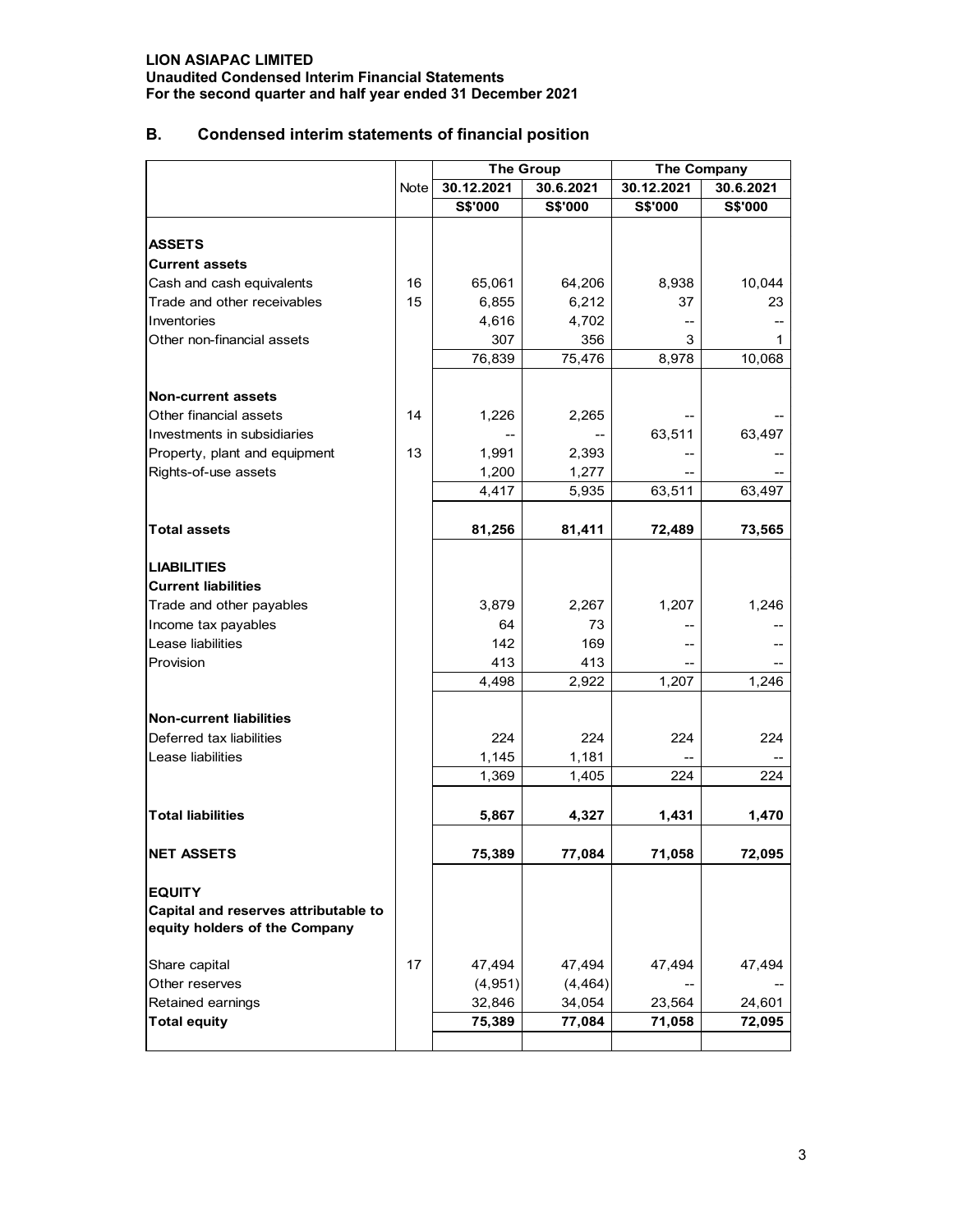# **C. Condensed interim statements of changes in equity**

## **Consolidated Statement of Changes in Equity – The Group**

|                                                  |                          |                              | Attributable to equity holders of the Company |                          |                                    |                             |                |
|--------------------------------------------------|--------------------------|------------------------------|-----------------------------------------------|--------------------------|------------------------------------|-----------------------------|----------------|
|                                                  | <b>Share capital</b>     | <b>Fair value</b><br>reserve | Currency<br>translation<br>reserve            | Capital<br>reserve       | <b>Statutory</b><br><b>Reserve</b> | <b>Retained</b><br>earnings | <b>Total</b>   |
|                                                  | <b>S\$'000</b>           | <b>S\$'000</b>               | <b>S\$'000</b>                                | <b>S\$'000</b>           | <b>S\$'000</b>                     | <b>S\$'000</b>              | <b>S\$'000</b> |
| <b>Balance at 1.7.2021</b>                       | 47,494                   | 2,265                        | (9,021)                                       | 2,112                    | 180                                | 34,054                      | 77,084         |
| Total comprehensive (loss)/income for the period | --                       | (1,039)                      | 552                                           | $\overline{\phantom{a}}$ | --                                 | (397)                       | (884)          |
| Dividend paid                                    | $\overline{\phantom{a}}$ | --                           | --                                            | --                       | --                                 | (811)                       | (811)          |
| <b>Balance at 31.12.2021</b>                     | 47,494                   | 1,226                        | (8,469)                                       | 2,112                    | 180                                | 32,846                      | 75,389         |
|                                                  |                          |                              |                                               |                          |                                    |                             |                |
| <b>Balance at 1.7.2020</b>                       | 47,494                   | $\sim$                       | (10, 412)                                     | 2,112                    | 180                                | 33,117                      | 72,491         |
| Transfer to retained earning                     | --                       | --                           | 10                                            | --                       | --                                 | (10)                        | --             |
| Total comprehensive income for the period        | --                       | --                           | 818                                           | $\overline{\phantom{a}}$ | $\overline{\phantom{a}}$           | 606                         | 1,424          |
| <b>Balance at 31.12.2020</b>                     | 47,494                   | --                           | (9, 584)                                      | 2,112                    | 180                                | 33,713                      | 73,915         |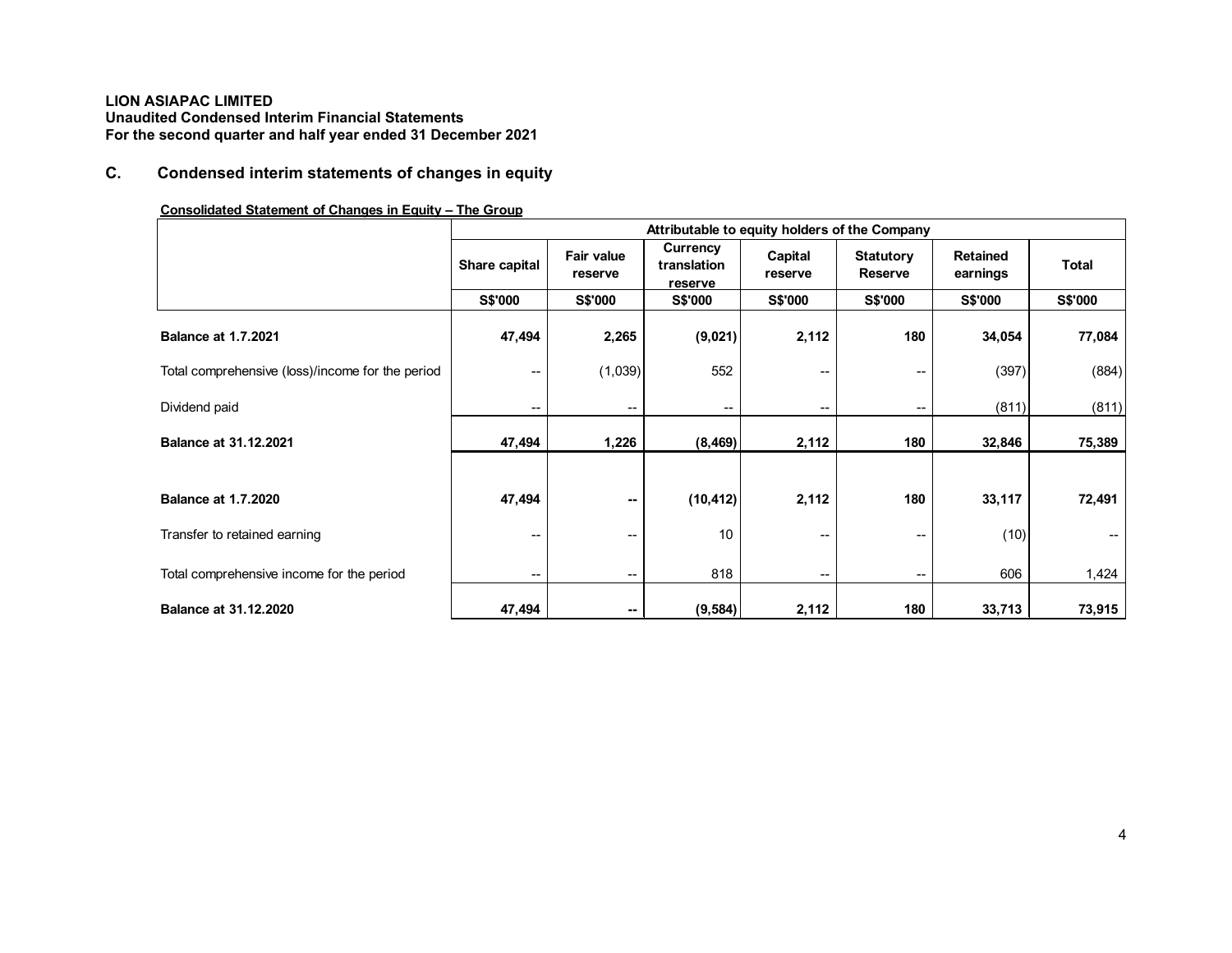## **LION ASIAPAC LIMITED Unaudited Condensed Interim Financial Statements For the second quarter and half year ended 31 December 2021**

## **C. Condensed interim statements of changes in equity (Cont'd)**

|                                         | Share capital  | <b>Retained earnings</b> | <b>Total</b>   |
|-----------------------------------------|----------------|--------------------------|----------------|
|                                         | <b>S\$'000</b> | <b>S\$'000</b>           | <b>S\$'000</b> |
| <b>Balance at 1.7.2021</b>              | 47,494         | 24,601                   | 72,095         |
| Total comprehensive loss for the period | --             | (226)                    | (226)          |
| Dividend paid                           | --             | (811)                    | (811)          |
| <b>Balance at 31.12.2021</b>            | 47,494         | 23,564                   | 71,058         |
|                                         |                |                          |                |
| <b>Balance at 1.7.2020</b>              | 47,494         | 22,547                   | 70,041         |
| Total comprehensive loss for the period | --             | (195)                    | (195)          |
| <b>Balance at 31.12.2020</b>            | 47,494         | 22,352                   | 69,846         |

**Statement of Changes in Equity – The Company**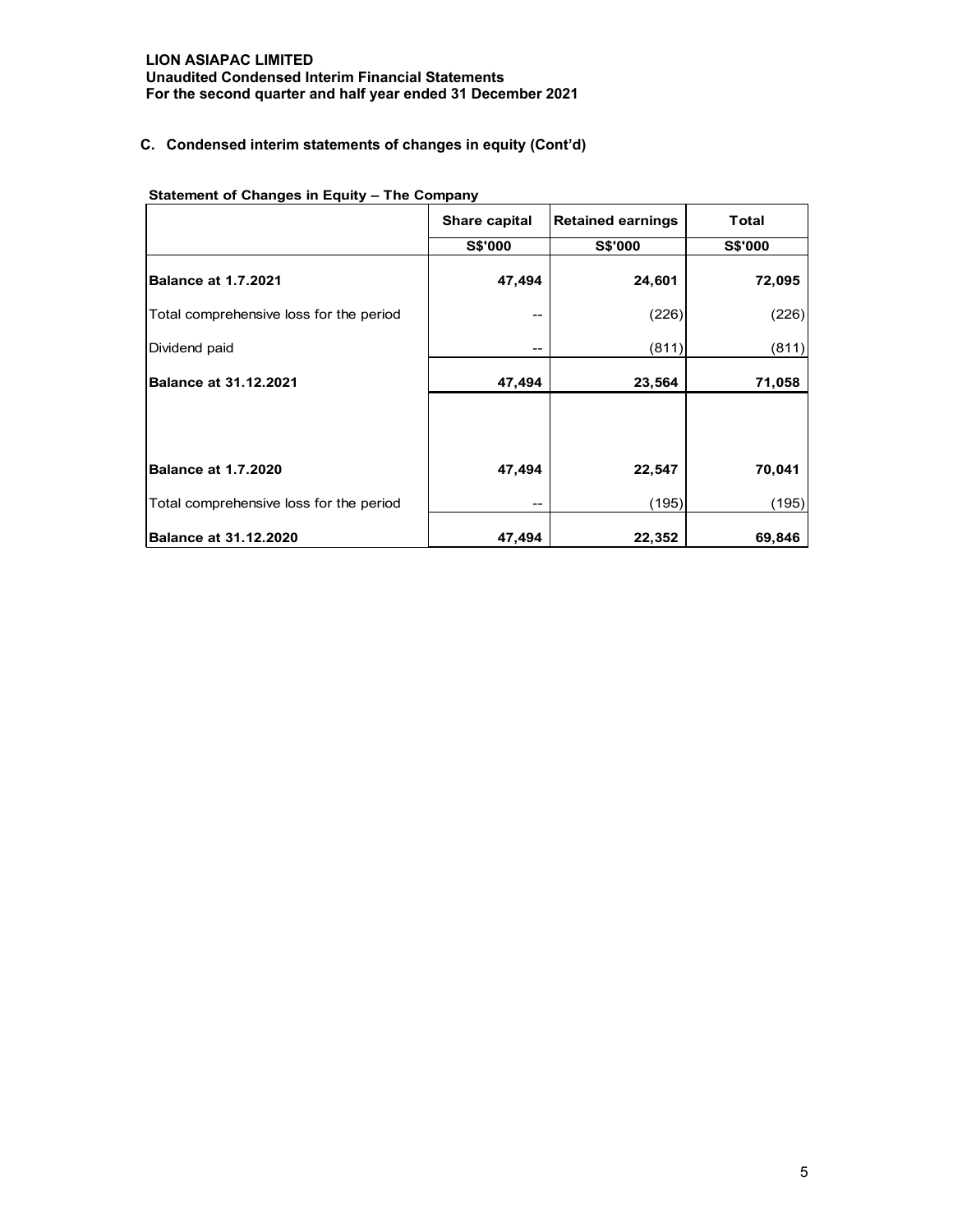**Unaudited Condensed Interim Financial Statements For the second quarter and half year ended 31 December 2021**

## **D. Condensed interim consolidated statement of cash flows**

|                                                              |                        | <b>The Group</b> |  |
|--------------------------------------------------------------|------------------------|------------------|--|
|                                                              | <b>Half Year Ended</b> |                  |  |
|                                                              | 31.12.2021             | 31.12.2020       |  |
|                                                              | S\$'000                | S\$'000          |  |
|                                                              |                        |                  |  |
| <b>Cash flows from operating activities</b>                  |                        |                  |  |
| (Loss)/Profit before tax                                     | (398)                  | 605              |  |
| Adjustments for:                                             |                        |                  |  |
| - Income tax expenses                                        | 61                     | 70               |  |
| - Depreciation of property, plant and equipment              | 587                    | 346              |  |
| - Depreciation of right-of-use assets                        | 101                    | 102              |  |
| - Property, plant and equipment written off                  | 8                      | 9                |  |
| - Interest income                                            | (450)                  | (543)            |  |
| - Interest expense                                           | 48                     | 51               |  |
| - Unrealised currency translation gains                      | (215)                  | (441)            |  |
| - Reversal of impairment loss on trade receivebles           | (9)                    |                  |  |
| Operating cash flows before changes in working capital       | (267)                  | 199              |  |
| - Trade and other receivables                                | (601)                  | 127              |  |
| - Inventories                                                | 86                     | (1, 393)         |  |
| - Other non-financial assets                                 | 53                     | 38               |  |
| - Trade and other payables                                   | 1,622                  | 17               |  |
| Net cash from/(used in) operations                           | 893                    | (1,012)          |  |
| Income tax refund/(paid)                                     | (12)                   | (63)             |  |
| Net cash from/(used in) operating activities                 | 881                    | (1,075)          |  |
|                                                              |                        |                  |  |
| <b>Cash flows from investing activities</b>                  |                        |                  |  |
| Purchases of property, plant and equipment                   | (185)                  | (717)            |  |
| Interest received                                            | 157                    | 249              |  |
| Net cash used in investing activities                        | (28)                   | (468)            |  |
| <b>Cash flows from financing activities</b>                  |                        |                  |  |
| Interest paid                                                | (48)                   | (51)             |  |
| Repayment of lease liabilities - principal portion           | (87)                   | (73)             |  |
| Dividends paid to equity holders of the Company              | (811)                  |                  |  |
| Net cash used in financing activities                        | (946)                  | (124)            |  |
| Net decrease in cash and cash equivalents                    | (93)                   | (1,667)          |  |
| Cash and cash equivalents at beginning of financial period   | 29,073                 | 32,175           |  |
| Effects of currency translation on cash and cash equivalents | 76                     | 395              |  |
| Cash and cash equivalents at end of financial period         | 29,056                 | 30,903           |  |
|                                                              |                        |                  |  |
|                                                              |                        |                  |  |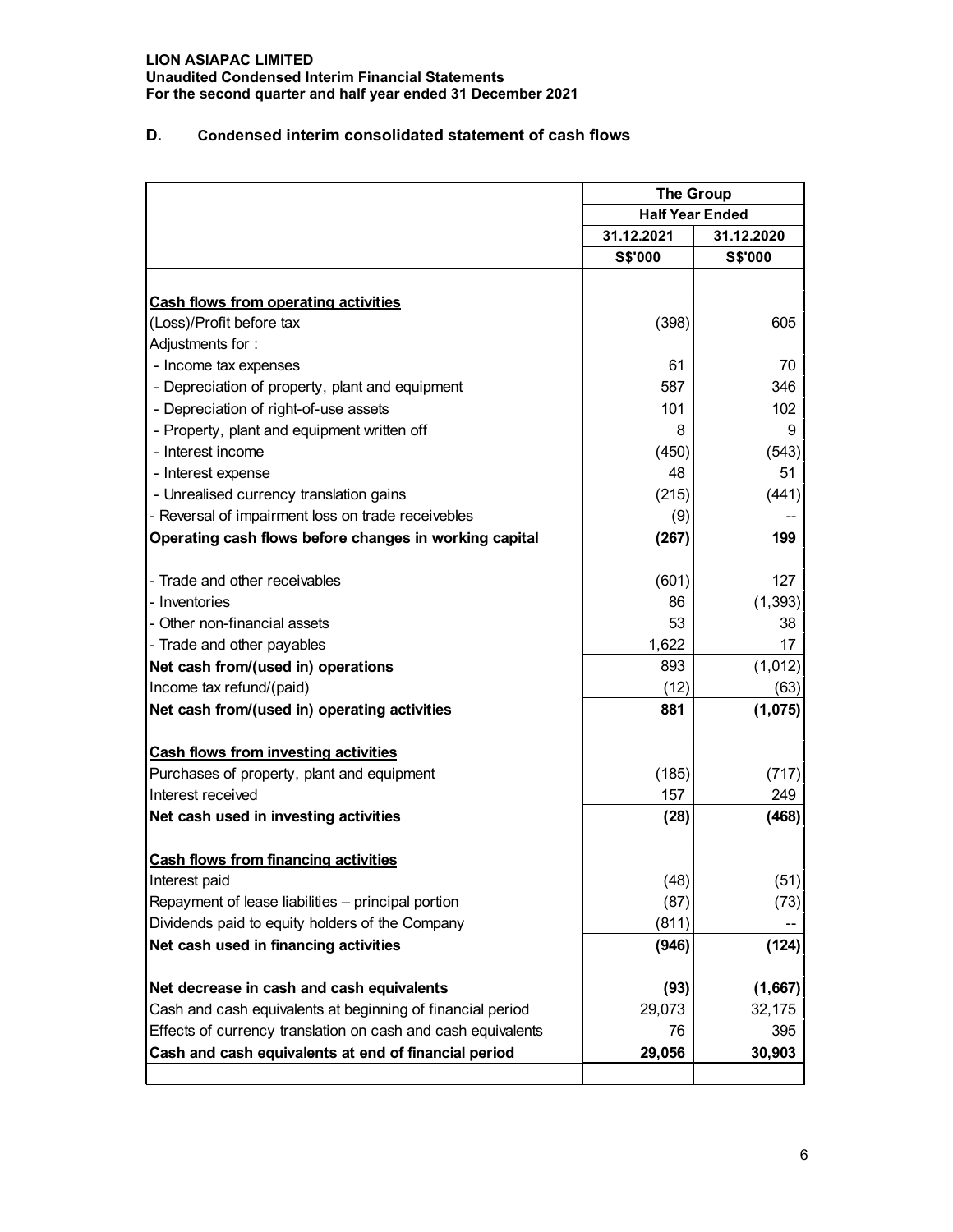## **E. Notes to the condensed interim consolidated financial statements**

## **1. General**

The Company is listed on the Singapore Exchange Securities Trading Limited ("SGX-ST") and incorporated and domiciled in Singapore with limited liabilities. The address of its registered office is 10 Arumugam Road, #10-00 LTC Building A, Singapore 409957. The financial statements are presented in Singapore dollars and they cover the Company (referred to as "parent") and the subsidiaries.

The principal activities of the Group are:

- (a) Lime manufacturing;
- (b) Trading of steel consumables; and
- (c) Investment holding.

The condensed interim financial statements for the period ended 31 December 2021 have not been audited or reviewed.

## **2. Basis of preparation**

The condensed interim financial statements for the period ended 31 December 2021 have been prepared in accordance with SFRS(I) 1-34 Interim Financial Reporting issued by the Accounting Standards Council Singapore. The condensed interim financial statements do not include all the information required for a complete set of financial statements. However, selected explanatory notes were included to explain events and transactions that were significant to an understanding of the changes in the Group's financial position and performance of the Group since the last interim financial statements for the year ended 30 June 2021.

The accounting policies adopted were consistent with those of the previous financial year which were prepared in accordance with SFRS(I)s, except for the adoption of new and amended standards as set out in Note 2.1.

The condensed interim financial statements were presented in Singapore dollar which was the Company's functional currency.

#### **2.1. New and amended standards adopted by the Group**

A number of amendments to Standards have become applicable for the current reporting period. The Group did not have to change its accounting policies or make retrospective adjustments as a result of adopting those standards.

#### **2.2. Critical judgements, assumptions and estimation uncertainties**

In preparing the condensed interim financial statements, management has made judgements, estimates and assumptions that affect the application of accounting policies and the reported amounts of assets and liabilities, income and expense. Actual results may differ from these estimates.

The significant judgements made by management in applying the Group's accounting policies and the key sources of estimation uncertainty were the same as those that applied to the consolidated financial statements as at and for the year ended 30 June 2021.

Estimates and underlying assumptions were reviewed on an ongoing basis. Revisions to accounting estimates were recognised in the period in which the estimates were revised and in any future periods affected.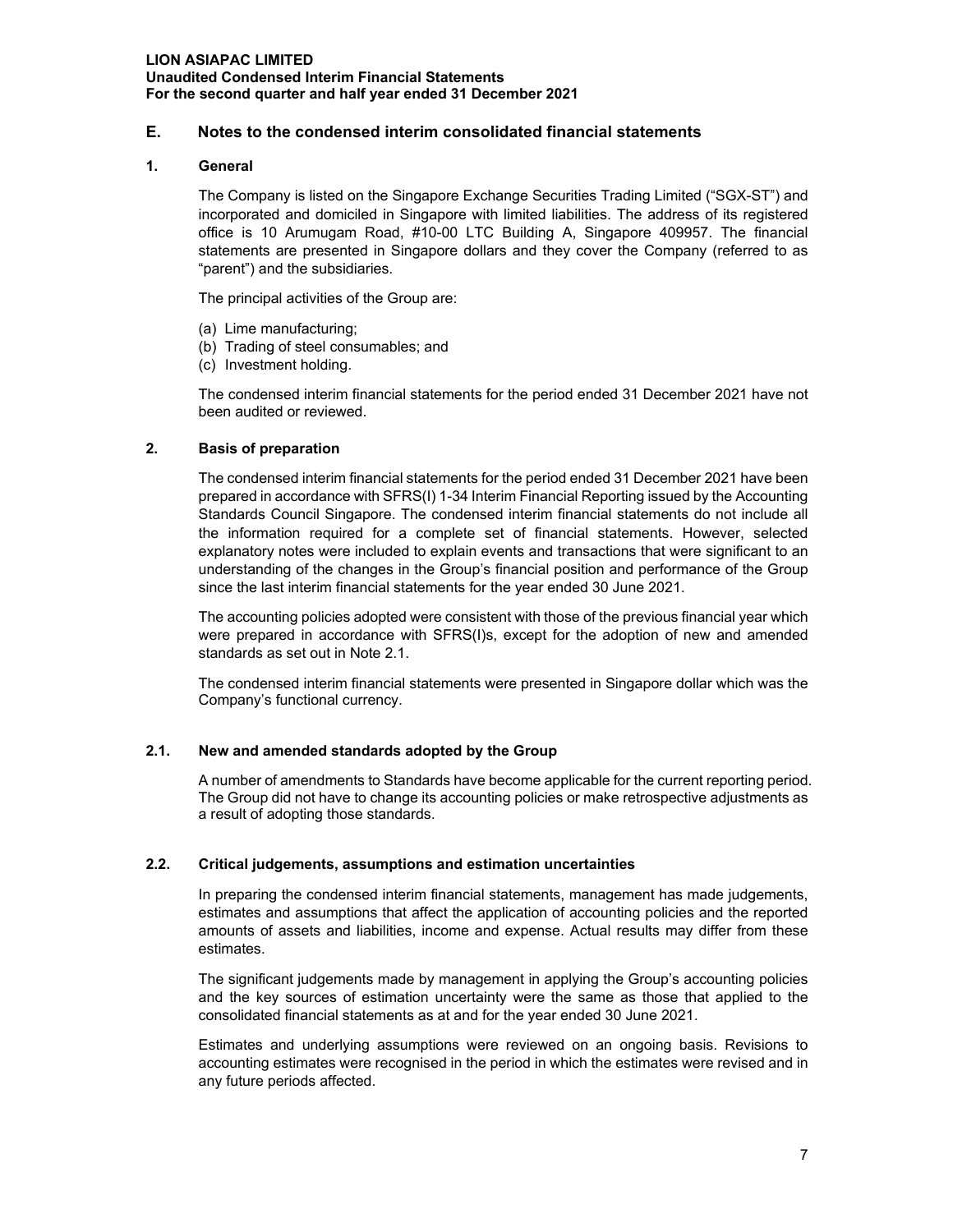## **E. Notes to the condensed interim consolidated financial statements (Cont'd)**

### **2.2. Critical judgements, assumptions and estimation uncertainties (Cont'd)**

Information about assumptions and estimation uncertainties that have a significant risk of resulting in a material adjustment to the carrying amounts of assets and liabilities within the next financial period are included in the following notes:

- Note 14 Assessment of impairment loss on property, plant and equipment
- Note 16 Assessment of expected loss on trade receivable

#### **3. Seasonal operations**

The Group's businesses were not affected significantly by seasonal or cyclical factors during the financial period.

#### **4. Related party transactions**

|                                         |                              | Second quarter ended  | <b>Half Year ended</b>       |                       |  |
|-----------------------------------------|------------------------------|-----------------------|------------------------------|-----------------------|--|
|                                         | 31.12.2021<br><b>S\$'000</b> | 31.12.2020<br>S\$'000 | 31.12.2021<br><b>S\$'000</b> | 31.12.2020<br>S\$'000 |  |
| Significant related party transactions: |                              |                       |                              |                       |  |
| Revenue                                 | 3.172                        | 826                   | 5.828                        | 1.564                 |  |
| Purchase of goods                       | 25                           | 14                    | 53                           | 35                    |  |
| Rental                                  | 30                           | 30                    | 59                           | 60                    |  |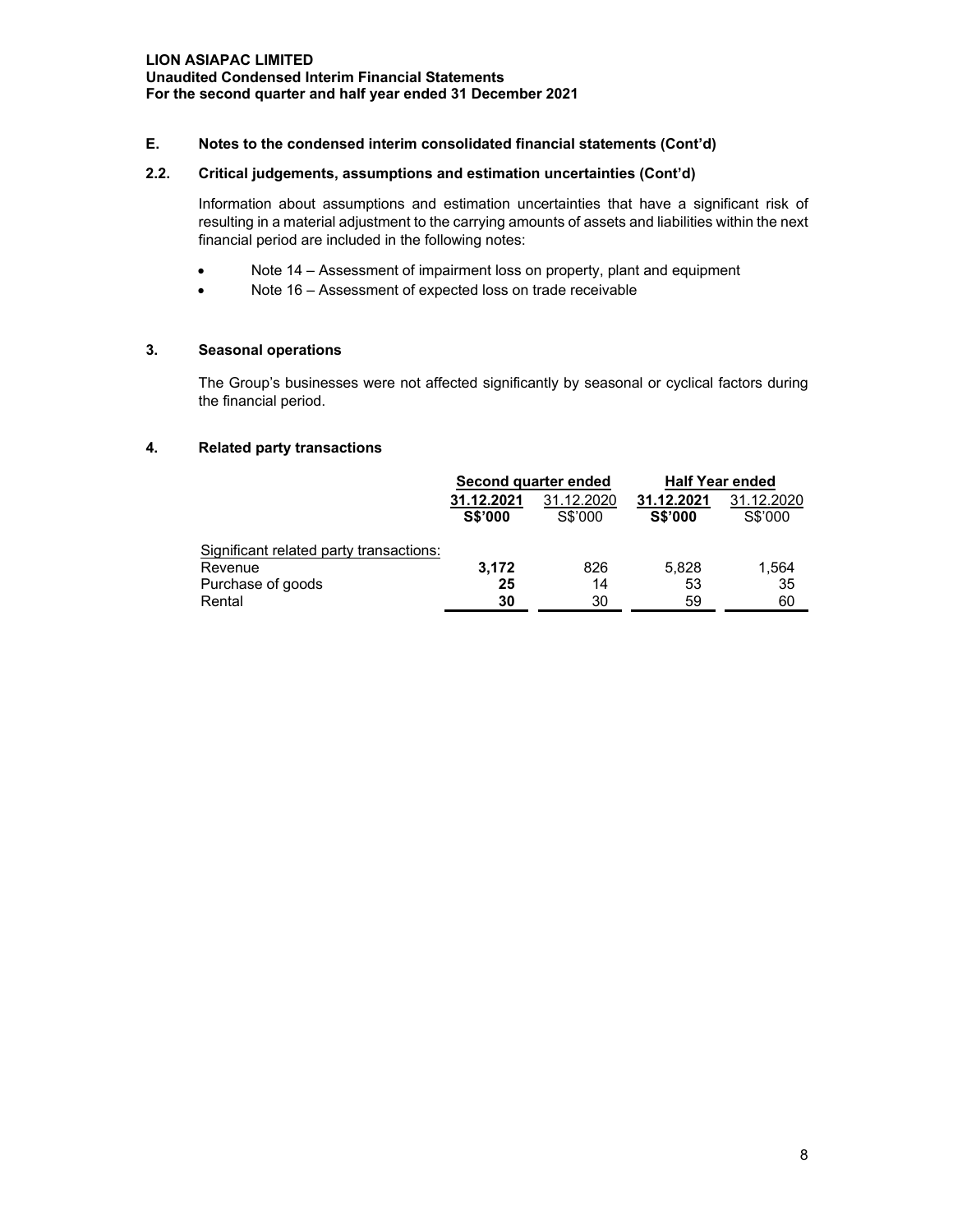## **E. Notes to the condensed interim consolidated financial statements (Cont'd)**

## **5. Financial information by operating segments**

The segments and the types of products and services are as follows:

- a) Manufacturing of lime manufacturing and sales of quicklime, hydrated lime and quicklime powder.
- b) Trading of steel consumables trading of consumables required for steel product manufacturing.
- c) Investment holding/others managing investments

| <b>The Group</b>                                                                                                         | Lime<br>manufacturing | <b>Consumables</b><br>trading | Investment<br>holding | <b>Total for</b><br>continuing<br>operations |
|--------------------------------------------------------------------------------------------------------------------------|-----------------------|-------------------------------|-----------------------|----------------------------------------------|
|                                                                                                                          | \$'000                | \$'000                        | \$'000                | \$'000                                       |
| <b>Half Year ended 31 December</b><br>2021                                                                               |                       |                               |                       |                                              |
| Revenue                                                                                                                  | 10,109                | 4,478                         |                       | 14,587                                       |
| <b>Segment result</b><br>Other income and gains<br>Profit before income tax<br>Income tax expense<br><b>Total profit</b> | (668)<br>119          | (306)<br>174                  | (283)<br>628          | (1,257)<br>921<br>(336)<br>(61)<br>(397)     |
| Non-cash expenses<br>Depreciation - segment                                                                              | 616                   | 68                            | 4                     | 688                                          |
| Reportable segment assets and<br>consolidated total assets                                                               | 19,130                | 15,613                        | 46,513                | 81,256                                       |
| Reportable segment liabilities<br>Unallocated:<br>Deferred tax liabilities                                               | 4,708                 | 326                           | 609                   | 5,643<br>224                                 |
| <b>Consolidated total liabilities</b>                                                                                    |                       |                               |                       | 5.867                                        |
| Other reportable segment item<br>Capital expenditure                                                                     | 185                   |                               |                       | 185                                          |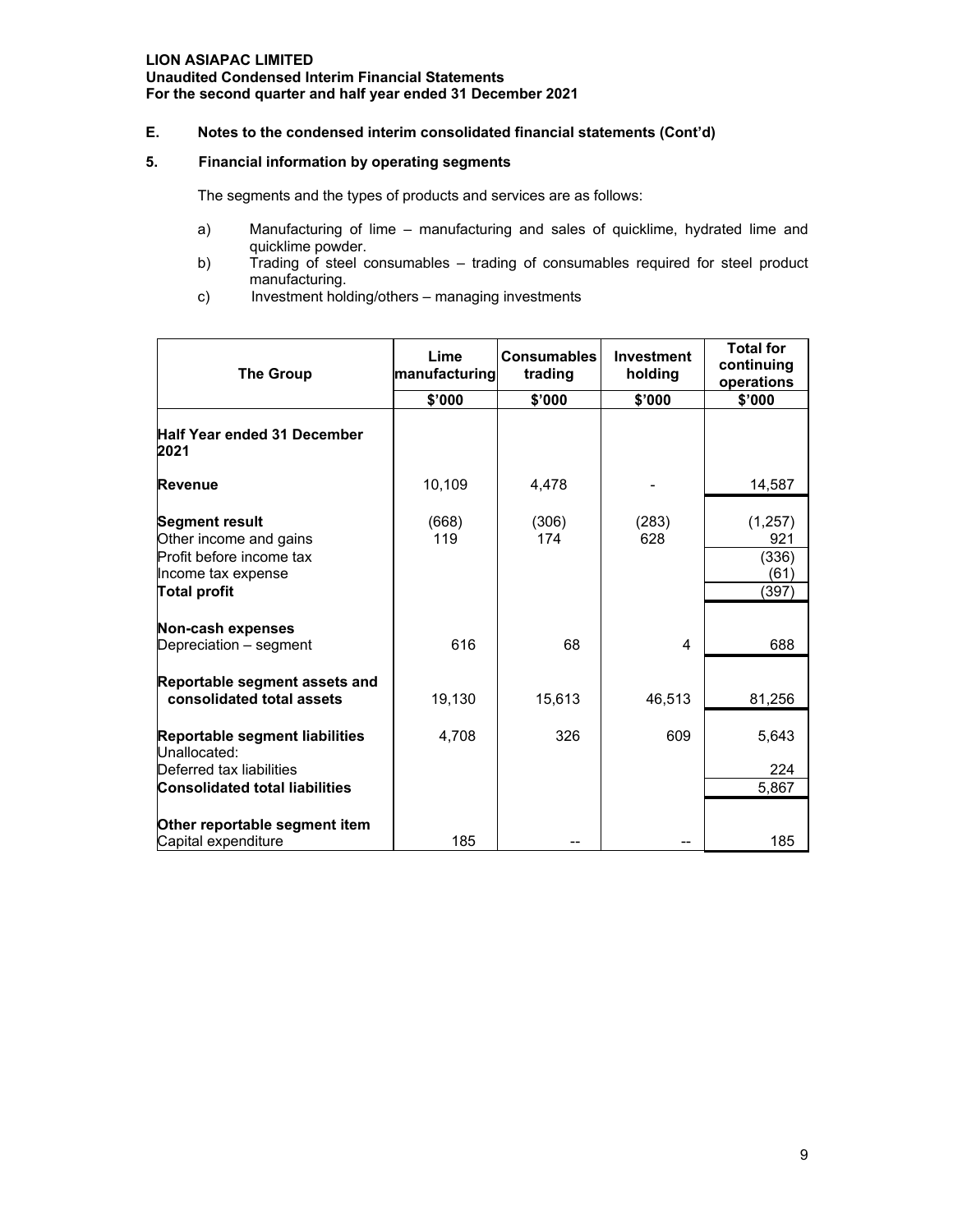**Unaudited Condensed Interim Financial Statements For the second quarter and half year ended 31 December 2021**

## **E. Notes to the condensed interim consolidated financial statements (Cont'd)**

#### **5. Financial information by operating segments (Cont'd)**

| <b>The Group</b>                                                                                                         | Lime<br>manufacturing | <b>Consumables</b><br>trading | Investment<br>holding | <b>Total for</b><br>continuing<br>operations |
|--------------------------------------------------------------------------------------------------------------------------|-----------------------|-------------------------------|-----------------------|----------------------------------------------|
|                                                                                                                          | \$'000                | \$'000                        | \$'000                | \$'000                                       |
| <b>Half Year ended 31 December</b><br>2020                                                                               |                       |                               |                       |                                              |
| <b>Revenue</b>                                                                                                           | 8,968                 |                               |                       | 8,968                                        |
| <b>Segment result</b><br>Other income and gains<br>Profit before income tax<br>Income tax expense<br><b>Total profit</b> | 235<br>194            | (409)<br>228                  | (297)<br>725          | (471)<br>1,147<br>676<br>(70)<br>606         |
| Non-cash expenses<br>Depreciation - segment                                                                              | 374                   | 70                            | 4                     | 448                                          |
|                                                                                                                          |                       |                               |                       |                                              |
| Reportable segment assets and<br>consolidated total assets                                                               | 18,480                | 15,757                        | 44,248                | 78,485                                       |
| Reportable segment liabilities<br>Unallocated:                                                                           | 3,371                 | 465                           | 509                   | 4,345                                        |
| Deferred tax liabilities                                                                                                 |                       |                               |                       | 224                                          |
| <b>Consolidated total liabilities</b>                                                                                    |                       |                               |                       | 4,569                                        |
| Other reportable segment item<br>Capital expenditure                                                                     | 717                   |                               |                       | 717                                          |

#### **Geographical information**

As at 31 December 2021, the Group's three business segments operated in three main geographical areas:

| Malavsia |  |  | the main activity is sales of lime and trading of steel consumables; |  |  |
|----------|--|--|----------------------------------------------------------------------|--|--|
|----------|--|--|----------------------------------------------------------------------|--|--|

- Australia  $-$  the main activity is investment holding.
- Singapore the main activity is investment holding.

|               |                | <b>Revenue</b><br><b>Half Year ended</b> |            | <b>Non-current assets</b><br><b>Half Year ended</b> |  |
|---------------|----------------|------------------------------------------|------------|-----------------------------------------------------|--|
|               | 31.12.2021     | 31.12.2020                               | 31.12.2021 | 31.12.2020                                          |  |
|               | <b>S\$'000</b> | S\$'000                                  | S\$'000    | S\$'000                                             |  |
| Malaysia      | 14,587         | 8,857                                    | 3,051      | 3,823                                               |  |
| Australia     | --             | --                                       | 1,226      |                                                     |  |
| Singapore     | --             | 107                                      | 140        | 259                                                 |  |
| <b>Others</b> | --             | 4                                        | --         | --                                                  |  |
|               | 14,587         | 8,968                                    | 4.417      | 4,082                                               |  |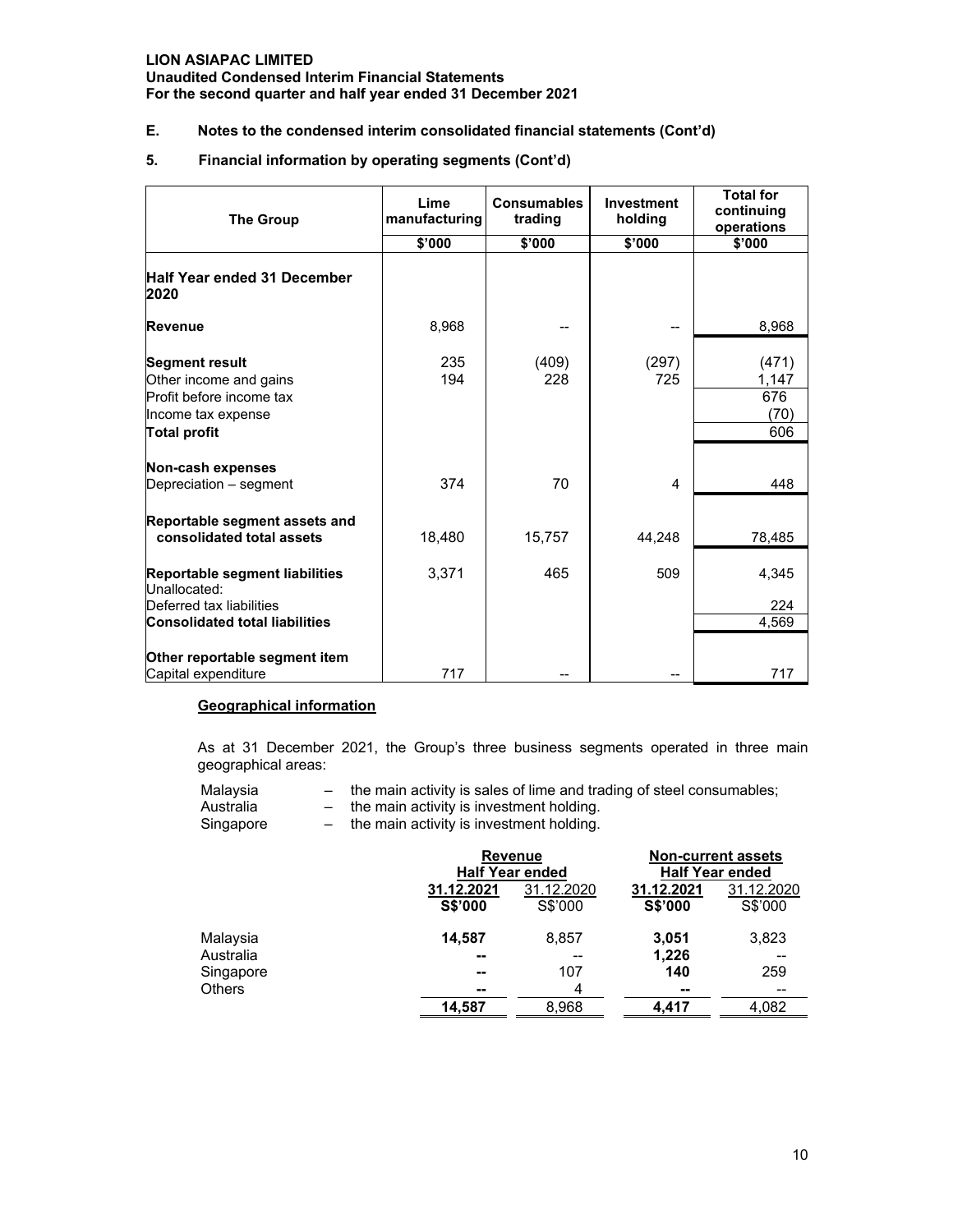#### **Unaudited Condensed Interim Financial Statements For the second quarter and half year ended 31 December 2021**

## **E. Notes to the condensed interim consolidated financial statements (Cont'd)**

## **6. Financial assets and financial liabilities**

The following table categorises the carrying amount of financial assets and liabilities recorded at the end of the reporting year:

|                                                                                                   | Group          |           | Company        |           |
|---------------------------------------------------------------------------------------------------|----------------|-----------|----------------|-----------|
|                                                                                                   | 31.12.2021     | 30.6.2021 | 31.12.2021     | 30.6.2021 |
|                                                                                                   | <b>S\$'000</b> | S\$'000   | <b>S\$'000</b> | S\$'000   |
| Financial assets:<br>Financial assets at amortised cost<br>Financial assets at fair value through | 71,916         | 70,418    | 8,975          | 10,067    |
| other comprehensive income                                                                        | 1,226          | 2,265     | --             |           |
| At end of the year                                                                                | 73,142         | 72,683    | 8.975          | 10,067    |
| Financial liabilities:<br>Financial liabilities at amortised cost                                 | 5,166          | 3,617     | 1,207          | 1,246     |
| At end of the year                                                                                | 5,166          | 3,617     | 1,207          | 1,246     |

## **7. Revenue**

Revenue from contracts with customers

|       | Second quarter ended         |                       | <b>Half Year ended</b>       |                       |
|-------|------------------------------|-----------------------|------------------------------|-----------------------|
|       | 31.12.2021<br><b>S\$'000</b> | 31.12.2020<br>S\$'000 | 31.12.2021<br><b>S\$'000</b> | 31.12.2020<br>S\$'000 |
| Sales | 7.819                        | 4.268                 | 14.587                       | 8,968                 |

## **8. Other income and gains**

|                                     | Second quarter ended |            |            | <b>Half Year ended</b> |
|-------------------------------------|----------------------|------------|------------|------------------------|
|                                     | 31.12.2021           | 31.12.2020 | 31.12.2021 | 31.12.2020             |
|                                     | S\$'000              | S\$'000    | S\$'000    | S\$'000                |
| Interest income                     | 226                  | 275        | 450        | 543                    |
| Exchange gain                       | 74                   | 69         | 300        | 359                    |
| Penalties from shortfall on minimum |                      |            |            |                        |
| purchases                           | 25                   | 53         | 43         | 138                    |
| Rental recharged                    | 23                   | 23         | 47         | 47                     |
| Reversal of impairment loss on      |                      |            |            |                        |
| receivables                         | 9                    |            | 9          |                        |
| <b>Others</b>                       | 65                   | 20         | 72         | 60                     |
|                                     | 422                  | 440        | 921        | 1.147                  |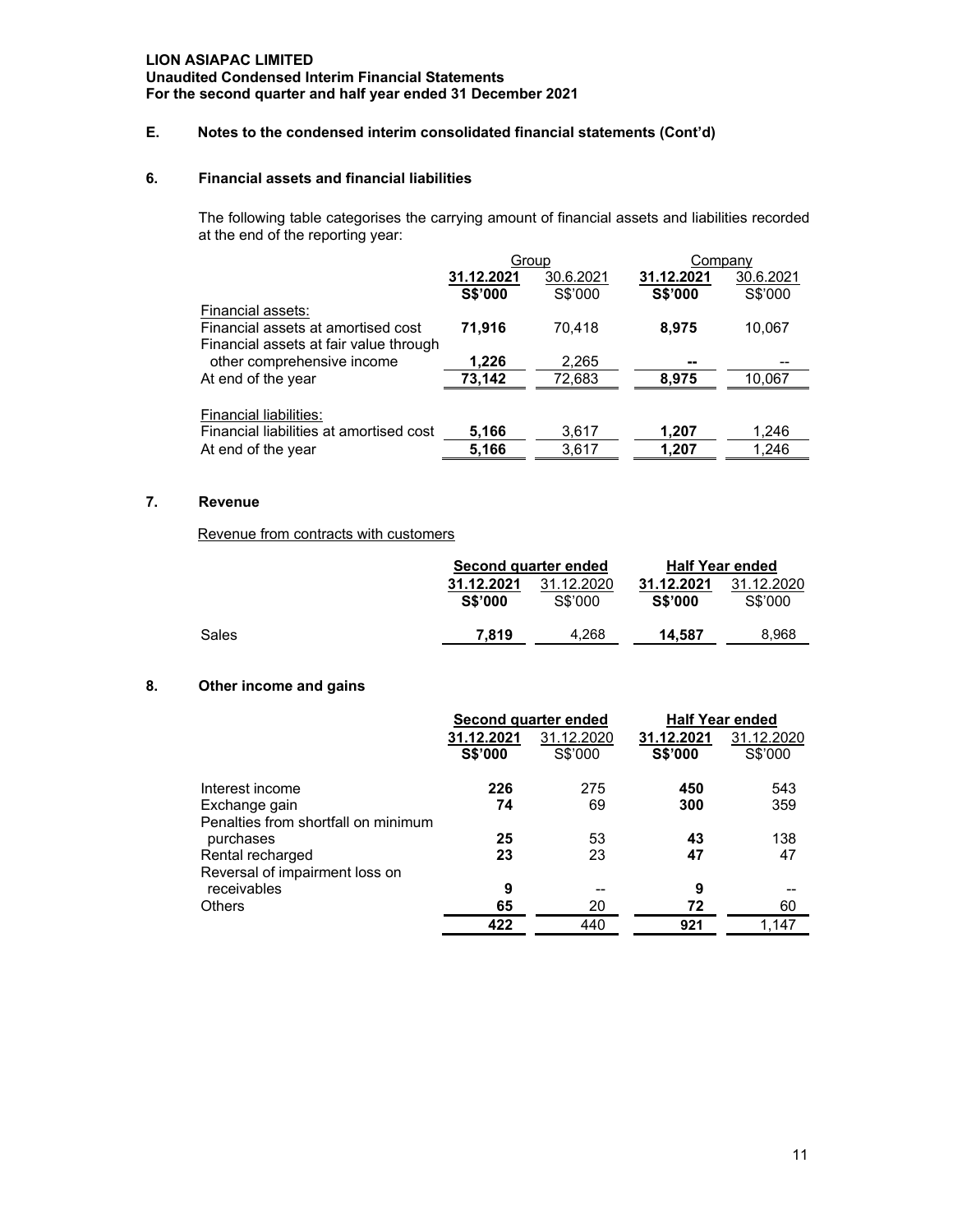## **Unaudited Condensed Interim Financial Statements For the second quarter and half year ended 31 December 2021**

## **E. Notes to the condensed interim consolidated financial statements (Cont'd)**

## **9. Other expenses**

The major and other selected components include the following:

|                        | <b>Second quarter ended</b>  |                       |                              | <b>Half Year ended</b> |
|------------------------|------------------------------|-----------------------|------------------------------|------------------------|
|                        | 31.12.2021<br><b>S\$'000</b> | 31.12.2020<br>S\$'000 | 31.12.2021<br><b>S\$'000</b> | 31.12.2020<br>S\$'000  |
| Limekiln restart cost  | 152                          |                       | 152                          | --                     |
| Maintenance expense    | 60                           | 78                    | 112                          | 165                    |
| Material handling      | 109                          | 83                    | 203                          | 178                    |
| Transportation expense | 723                          | 569                   | 1.293                        | 1,179                  |
| <b>Utilities</b>       | 357                          | 297                   | 673                          | 596                    |

#### **10. Income tax**

|                    |                              | Second quarter ended  |                              | <b>Half Year ended</b> |
|--------------------|------------------------------|-----------------------|------------------------------|------------------------|
|                    | 31.12.2021<br><b>S\$'000</b> | 31.12.2020<br>S\$'000 | 31.12.2021<br><b>S\$'000</b> | 31.12.2020<br>S\$'000  |
| Current income tax | 31                           | 36                    | 61                           |                        |

## **11. (Losses)/Earnings per share**

|                                                                                                            | Second quarter ended         |                       | <b>Half Year ended</b>       |                       |
|------------------------------------------------------------------------------------------------------------|------------------------------|-----------------------|------------------------------|-----------------------|
|                                                                                                            | 31.12.2021<br><b>S\$'000</b> | 31.12.2020<br>S\$'000 | 31.12.2021<br><b>S\$'000</b> | 31.12.2020<br>S\$'000 |
| (Loss)/Profit, net of tax attributable to<br>owners of the Company (S\$'000)<br>Weighted average number of | (420)                        | 81                    | (397)                        | 606                   |
| ordinary shares ('000)                                                                                     | 81,105                       | 81,105                | 81,105                       | 81,105                |
| (Losses)/Earnings per share (cents)                                                                        | (0.52)                       | 0.10                  | (0.49)                       | 0.75                  |

The diluted (losses)/earnings per share was the same as the basic (losses)/earnings per share as there were no share options outstanding (30.12.2020: Nil).

#### **12. Net asset value**

|                                    | Group                        |                      | Companv                      |                      |
|------------------------------------|------------------------------|----------------------|------------------------------|----------------------|
|                                    | 31.12 2021<br><b>S\$'000</b> | 30.6.2021<br>S\$'000 | 31.12 2021<br><b>S\$'000</b> | 30.6.2021<br>S\$'000 |
| Net asset value per ordinary share | 92.95                        | 95.04                | 87.61                        | 88.89                |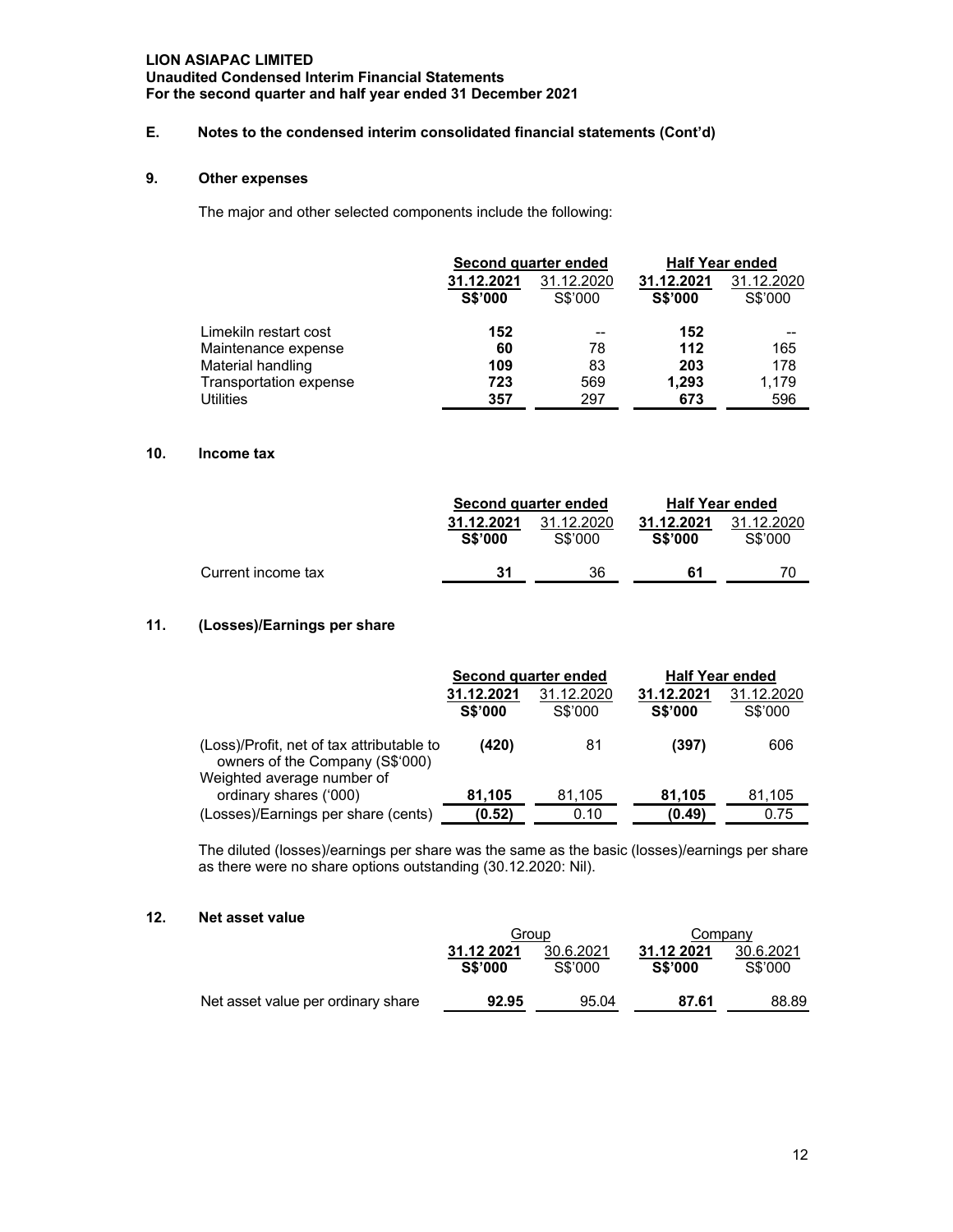## **E. Notes to the condensed interim consolidated financial statements (Cont'd)**

#### **13. Property, plant and equipment**

For the quicklime plant, no impairment was considered necessary as the plant was scheduled to be fully depreciated during the year. Additionally, its economic useful life was expected to extend beyond the financial year.

For the quicklime powder plant, the Group has assessed its recoverable amount, based on the value in use (VIU) approach, and concluded that the recoverable amount was higher than the carrying value.

#### Key assumptions and inputs used in determining the recoverable amount based on VIU:

- 1. Plant utilisation rate, based on the forecasted production volume of sales, divided by plant production capacity.
- 2. Estimated discount rate.
- 3. Revenue growth rate.
- 4. Plant useful life.

## **14. Other financial assets**

|                                                               | Group          |           |
|---------------------------------------------------------------|----------------|-----------|
|                                                               | 31.12 2021     | 30.6.2021 |
|                                                               | <b>S\$'000</b> | S\$'000   |
| Movements during the year:                                    |                |           |
| Fair value at beginning of the year                           | 2.265          |           |
| (Decrease)/Increase in fair value through other comprehensive |                |           |
| income                                                        | (1.039)        | 2.265     |
| Fair value at end of the year                                 | 1.226          | 2.265     |

Other financial assets comprised the quoted shares of Mindax Limited, which was listed on the Australian Securities Exchange ("ASX"). The equity investment was classified as level 1 in the fair value hierarchy as it was traded in an active market.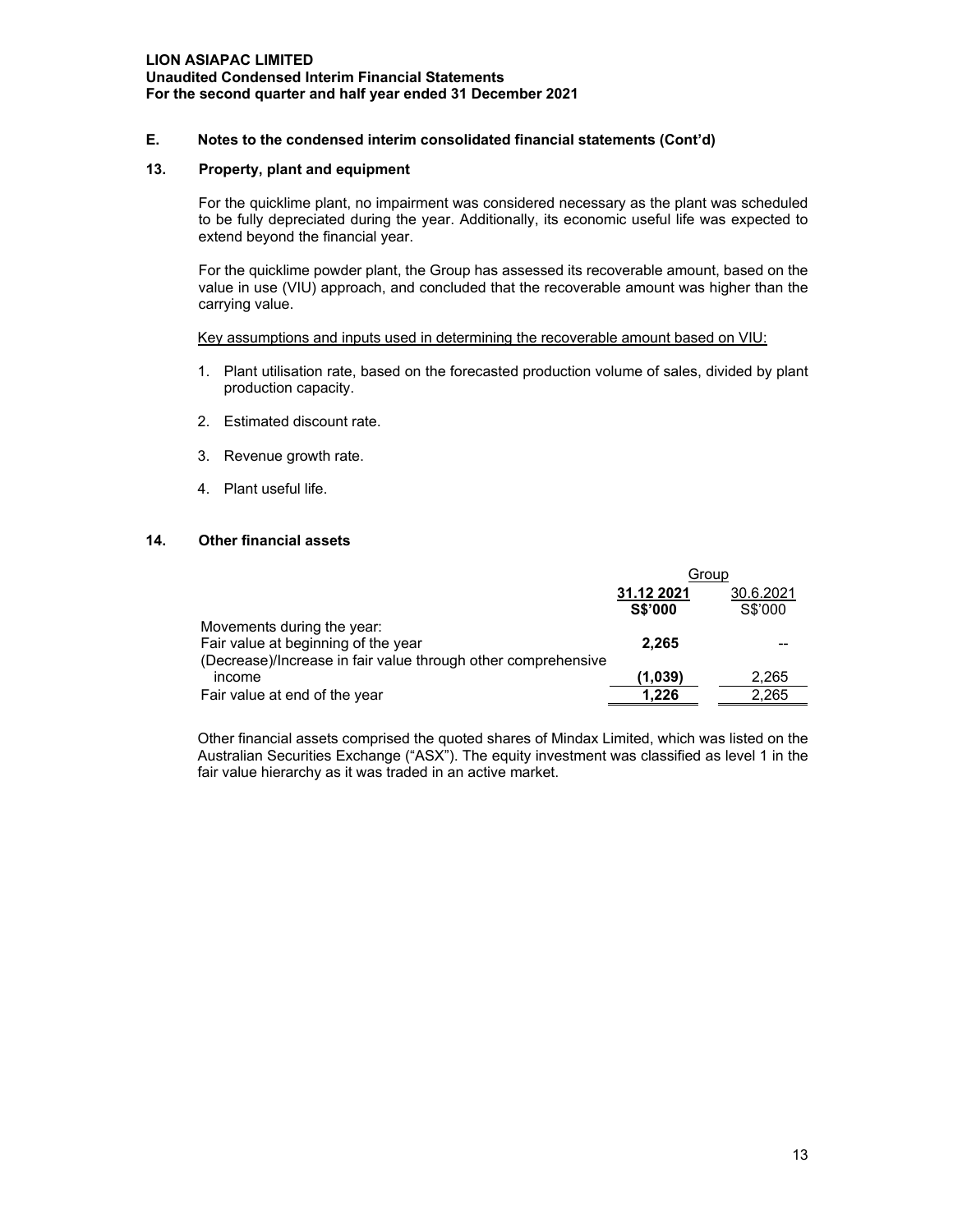### **LION ASIAPAC LIMITED Unaudited Condensed Interim Financial Statements For the second quarter and half year ended 31 December 2021**

### **E. Notes to the condensed interim consolidated financial statements (Cont'd)**

#### **15. Trade and other receivables**

The impairment allowance was based on the individual assessment of the large balances and the use of a matrix for the smaller balances based on its historical observed default rates (over a period of 36 months) over the expected life of the trade receivables and was adjusted for forward-looking estimates. At each reporting date, the historical observed default rates were updated and changes in the forward-looking estimates were analysed. The loss allowance was determined for trade receivables as follow:

Aging analysis of trade receivables that are past due:

|                        | Gross amount | Loss allowance |
|------------------------|--------------|----------------|
| Group                  | S\$'000      | S\$'000        |
| 30.12.2021:            |              |                |
| Within credit limit    | 4,798        |                |
| 1 to 30 days past due  | 590          |                |
| 31 to 60 days past due | 494          |                |
| 61 to 90 days past due | 210          |                |
| Over 90 days past due  | 160          |                |
| Total                  | 6,252        |                |
|                        | Gross amount | Loss allowance |
| Group                  | S\$'000      | S\$'000        |
| 30.6.2021:             |              |                |
| Within credit limit    | 4,318        |                |
| 1 to 30 days past due  | 514          |                |
| 31 to 60 days past due | 379          |                |
| 61 to 90 days past due | 286          |                |
| Over 90 days past due  | 164          | 9              |
| Total                  | 5,661        | 9              |

There were no significant changes in credit risk by comparing the debtor's credit risk at initial recognition with the credit risk at the reporting date. Accordingly, no allowances were considered necessary.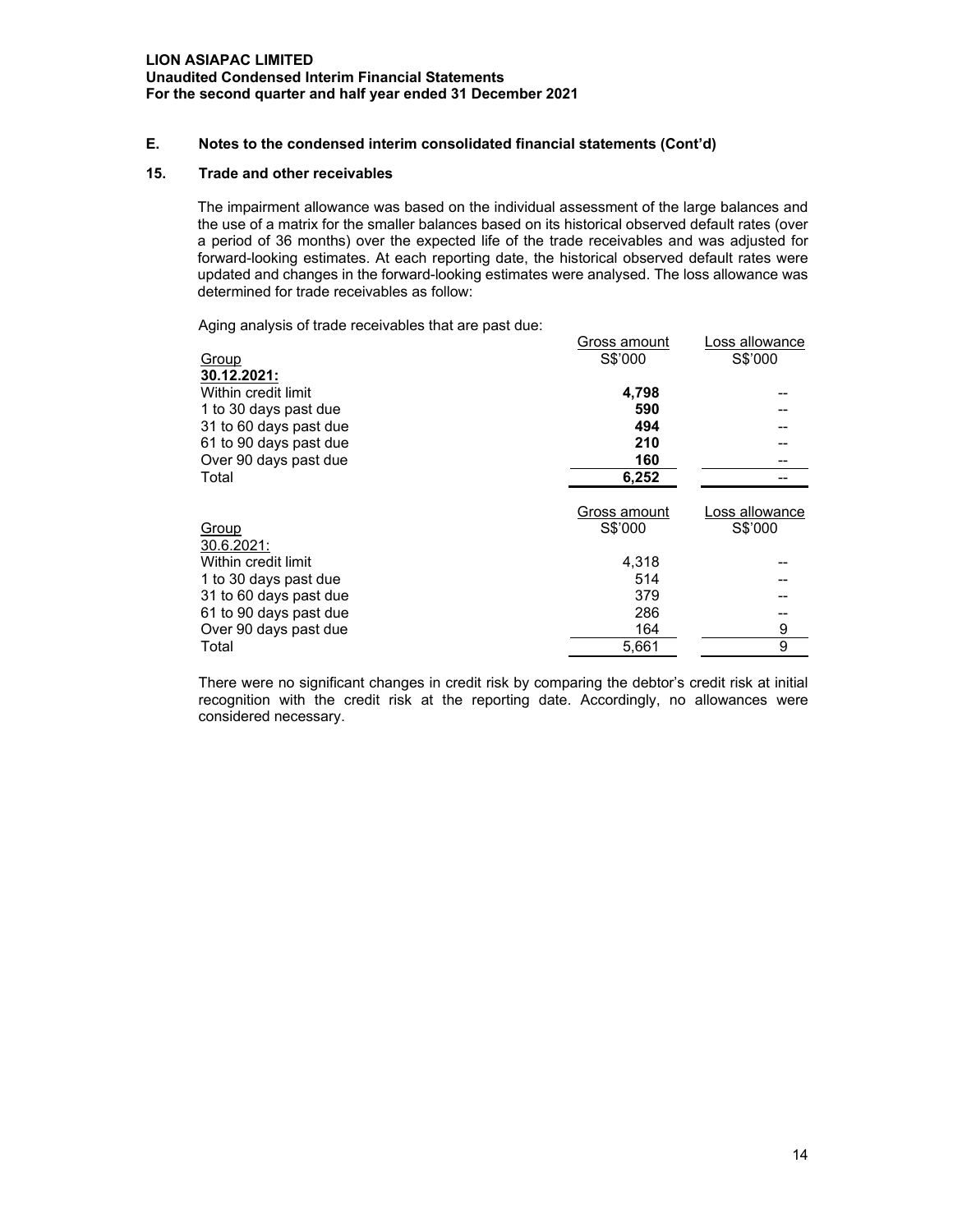**Unaudited Condensed Interim Financial Statements For the second quarter and half year ended 31 December 2021**

## **E. Notes to the condensed interim consolidated financial statements (Cont'd)**

#### **16. Cash and cash equivalents**

|                          | Group                        |                      | Company                      |                      |
|--------------------------|------------------------------|----------------------|------------------------------|----------------------|
|                          | 31.12 2021<br><b>S\$'000</b> | 30.6.2021<br>S\$'000 | 31.12.2021<br><b>S\$'000</b> | 30.6.2021<br>S\$'000 |
| Cash at bank and on hand | 6.302                        | 3,533                | 418                          | 531                  |
| Fixed deposits           | 58,759                       | 60,673               | 8.520                        | 9.513                |
| Cash at end of the year  | 65,061                       | 64,206               | 8.938                        | 10.044               |

Group

Cash and cash equivalents in the statement of cash flows:

|                                                                             | uup                           |                      |
|-----------------------------------------------------------------------------|-------------------------------|----------------------|
|                                                                             | 31.12 2021<br>S\$'000         | 30.6.2021<br>S\$'000 |
| Amount as shown above<br>Cash subjected to foreign exchange control         | 65,061<br>(36,005)            | 64,206<br>(35,133)   |
| Cash and cash equivalents in the statement of cash flows                    | 29,056                        | 29,073               |
| <b>Share capital</b>                                                        | Number<br>of shares<br>issued | Share<br>capital     |
| <b>Issued share capital</b>                                                 |                               | S\$'000              |
| Balances as 30.9.2021, and 31.12.2021                                       | 81.104.539                    | 47.494               |
| <b>Treasury shares</b><br>Balances as 31.12.2020, 30.9.2021, and 31.12.2021 |                               |                      |
|                                                                             |                               |                      |

**Total number of issued shares excluding treasury shares** Balances as 30.6.2021, 30.9.2021, and 31.12.2021 81,104,539 47,494

## **18. Subsequent events**

**17.** 

There were no known subsequent events which have led to adjustments to this set of condensed interim financial statements.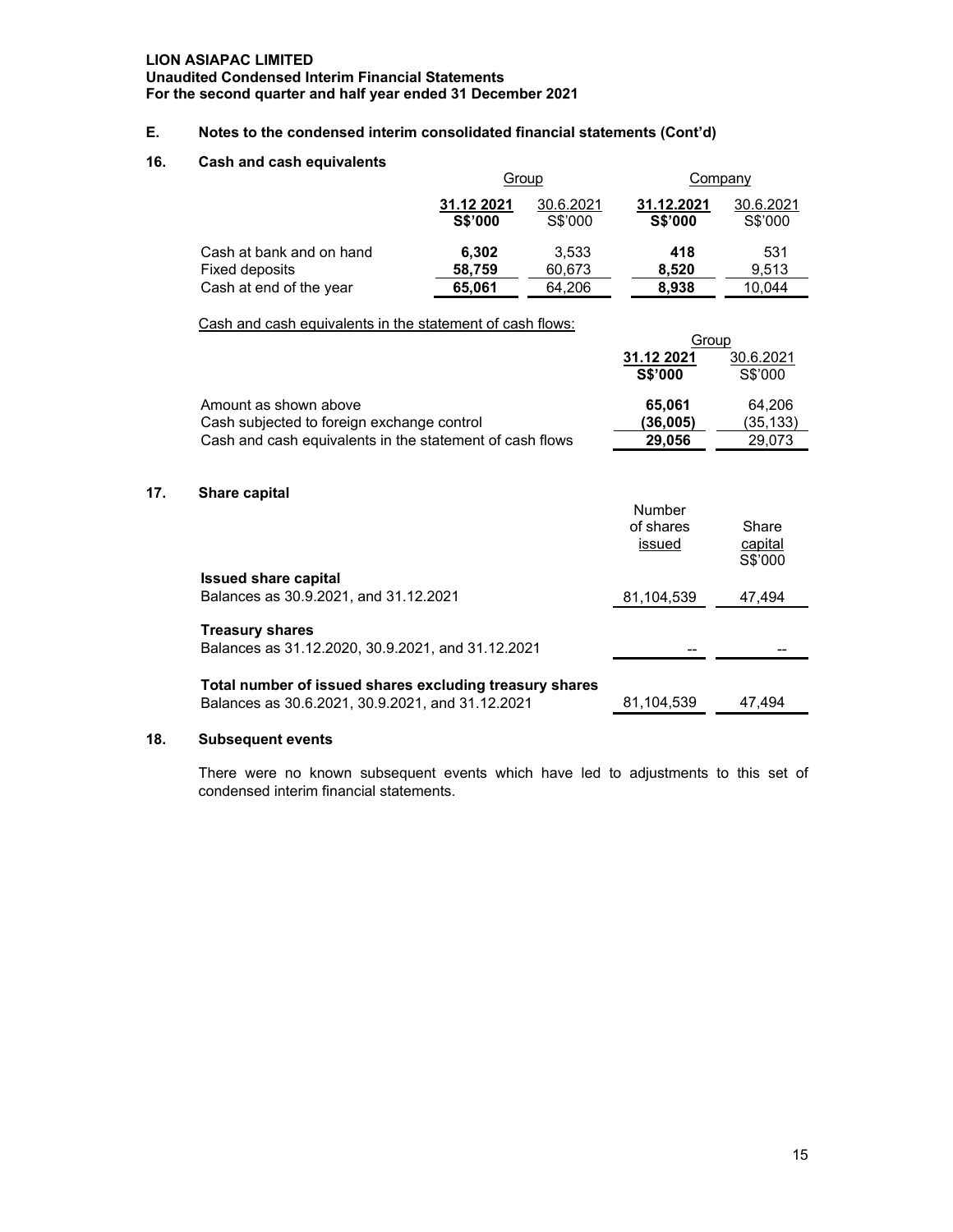Other information Required by Lisitng Rule Appendix 7.2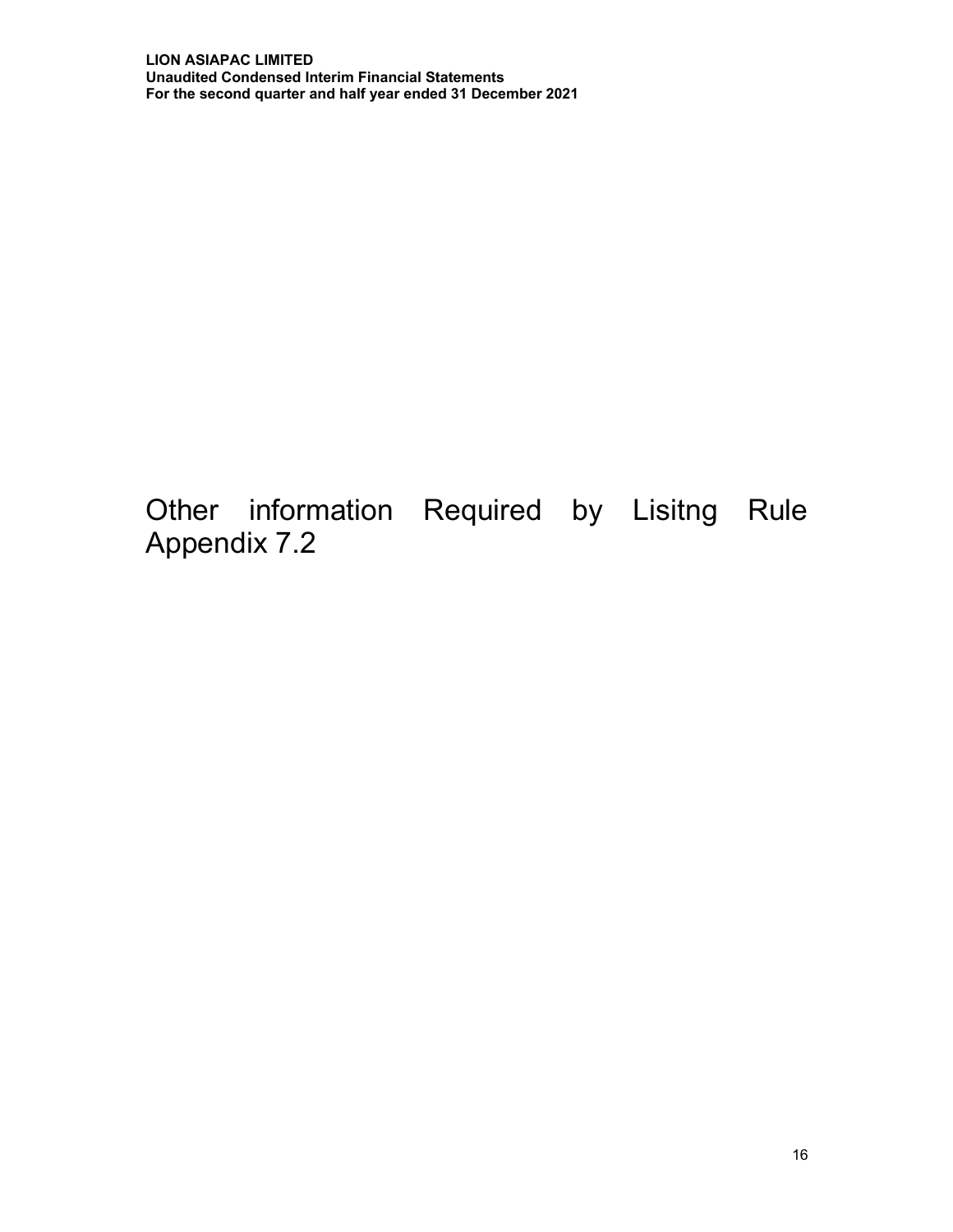## **LION ASIAPAC LIMITED Unaudited Condensed Interim Financial Statements For the second quarter and half year ended 31 December 2021**

## **F. Other information required by Listing Rule Appendix 7.2**

### **1. Review of the performance of the group**

#### Turnover and Net Earnings

Quarter on quarter, the Group's revenue from lime manufacturing increased by S\$1.3million or 31%, from S\$4.3million to S\$5.6million, owing to increased sales. For the steel consumables trading, the Group recorded a revenue of S\$2.2million. There were no sales in the previous quarter.

Other expenses for the quarter increased sharply by 31% to S\$1.7million from S\$1.3million, due to increased transportation cost of S\$0.1million and increase utility cost of S\$0.1million. The group also incurred S\$0.2million for re-starting up a quicklime kiln, to accommodate the temporary shut down of another kiln for major maintenance and repair work.

Net loss for the quarter was S\$0.4million, against a profit of S\$0.1million in the previous quarter.

Year on year, revenue increased by 63% due largely to the resumption of the steel consumables trading which contributed a revenue of S\$4.5million. Meanwhile, increased market demand generated higher revenue for quicklime manufacturing, up by S\$1.1million to S\$10.1million.

Total expenses increased by S\$5.4million, primarily due to the purchases of steel consumables of S\$4.4million.

The lime manufacturing segment incurred a loss of S\$0.7million against a profit of S\$0.2million in the preivous period, mainly owing to increased production consumables costs and higher overhead costs. Additionally, the Group incurred a loss of S\$0.3million respectively for consumable trading and investment holding for the period.

Other income and gains reduced by 20% to S\$0.9million against S\$1.1million in the previous period, largely due to decreased interest income and shortfall claims.

Overall, the Group incurred a loss of S\$0.4million for the current reporting period.

#### Cash Flow and Financial Position

The Group's working capital remained healthy at S\$72.0million. There were no material changes to the group's cash and cash equivalent. Trade and other payables increased by S\$1.6million due to additional purchases made during the quarter, while trade and other debtors increased by S\$0.6million due to additional sales. Dividend of S\$0.8million was paid out during the period. The group's cash denominated in Renminbi increased by S\$0.8million due mainly to the currency translation gain of S\$0.7m.

Fixed assets reduced by S\$0.4million mainly due to depreciation during the period.

#### **2. Where a forecast, or a prospectus statement, has been previously disclosed to shareholders, any variances between it and the actual results**

No forecasts have been issued.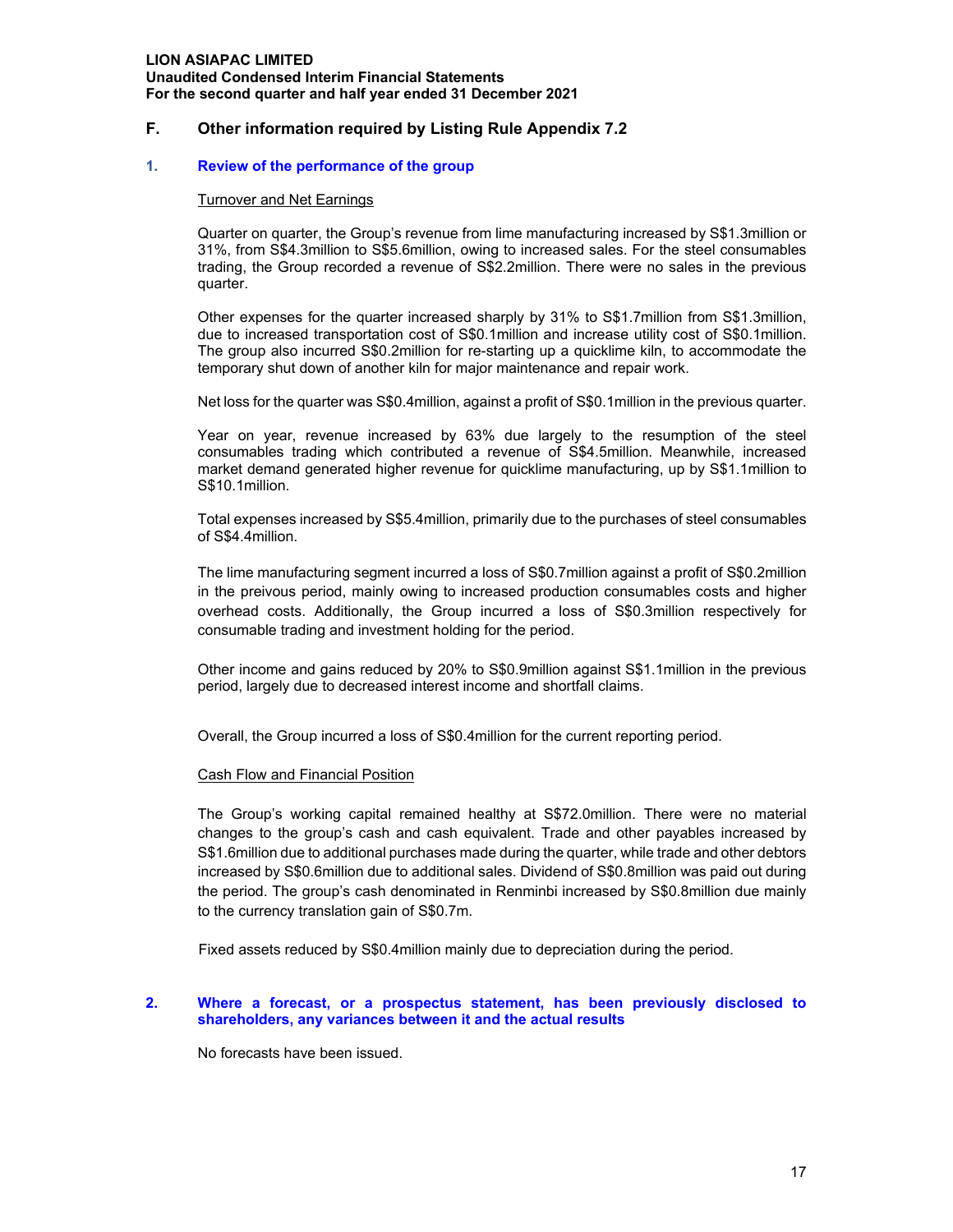**Unaudited Condensed Interim Financial Statements For the second quarter and half year ended 31 December 2021**

## **F. Other information required by Listing Rule Appendix 7.2 (Cont'd)**

#### **3. A commentary at the date of the announcement of the significant trends and competitive conditions of the industry in which the Group operates and any known factors or events that may affect the Group in the next operating period and the next 12 months**

The Group's operations are subject to the market conditions and challenges of the steel industry. Existing uncertainties in the market will continue to pose constraints to the Group's core businesses. The Group will continue to exercise prudence in managing these challenges.

#### **4. Dividend**

#### **(a) Current Financial Period Reported On**

None

#### **(b) Corresponding Period of the Immediately Preceding Financial Year**

None.

#### **(c) Date payable**

Not applicable.

#### **(d) Books closure date**

Not applicable.

#### **5. If no dividend has been declared/recommended, a statement to that effect**

There were no dividends declared as the Company considered it necessary to conserve cash for future operations in view of the Group's business strategy.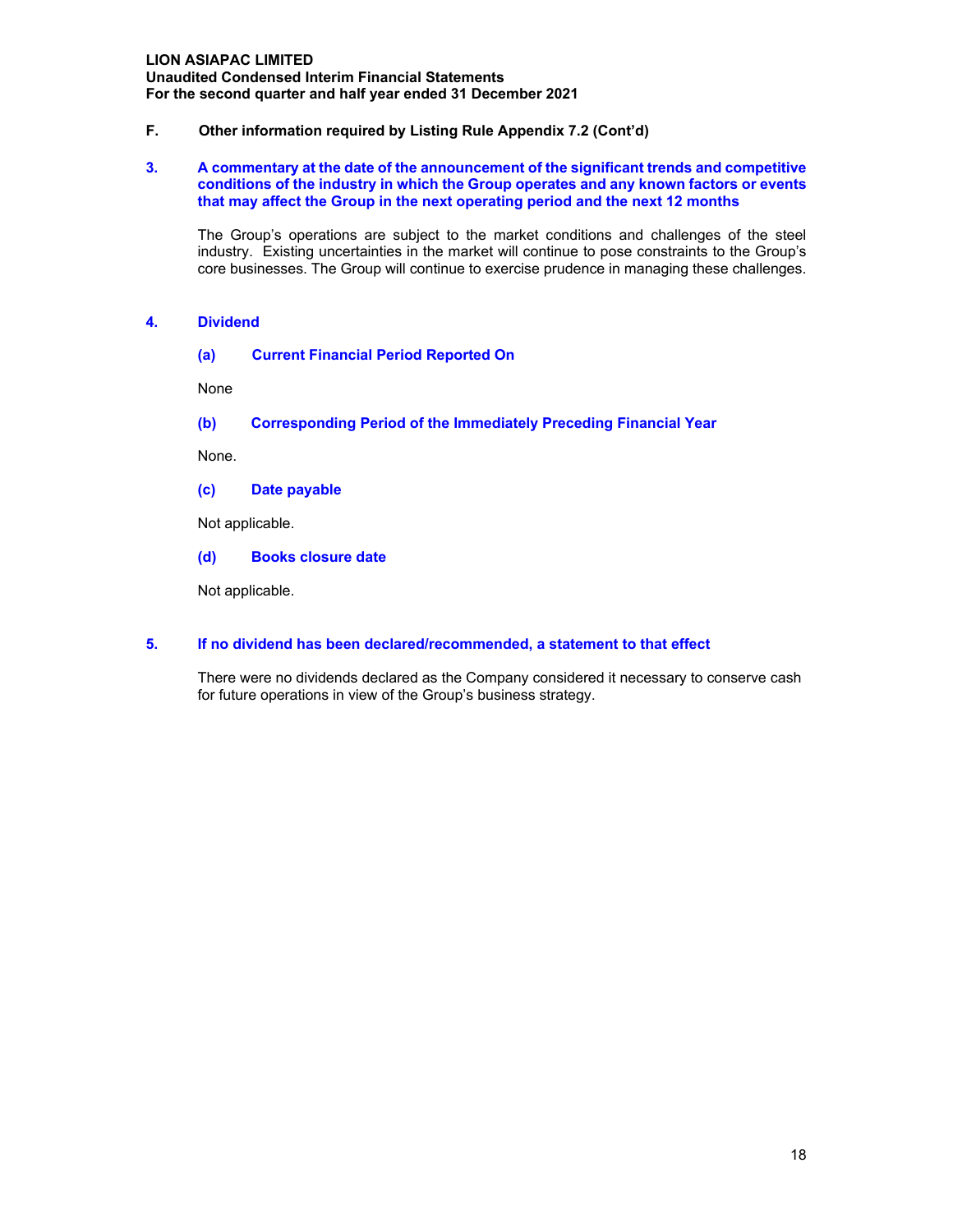**Unaudited Condensed Interim Financial Statements For the second quarter and half year ended 31 December 2021**

## **F. Other information required by Listing Rule Appendix 7.2 (Cont'd)**

## **6. Interested person transactions**

## **Interested Person Transactions ("IPTs")**

| For the financial year ended 31.12.2021                                                               |                                                                                                                                                                                                               |                                                                                                                                               |  |  |
|-------------------------------------------------------------------------------------------------------|---------------------------------------------------------------------------------------------------------------------------------------------------------------------------------------------------------------|-----------------------------------------------------------------------------------------------------------------------------------------------|--|--|
| Name of Interested Person                                                                             | <b>Aggregate value of all IPTs</b><br>during the financial period<br>under review (excluding<br>transactions less than<br>S\$100,000 and transactions<br>conducted under IPT Mandate<br>pursuant to Rule 920) | Aggregate value of all IPTs<br>conducted under IPT<br><b>Mandate pursuant to Rule</b><br>920 (excluding transactions<br>less than S\$100,000) |  |  |
|                                                                                                       | <b>S\$'000</b>                                                                                                                                                                                                | <b>S\$'000</b>                                                                                                                                |  |  |
| Associate of Tan Sri Cheng<br>Heng Jem, a Director and a<br>Substantial Shareholder of<br>the Company |                                                                                                                                                                                                               |                                                                                                                                               |  |  |
| Sales of lime products<br>Amsteel Mills Sdn Bhd                                                       |                                                                                                                                                                                                               | 1,357                                                                                                                                         |  |  |
| Sales of steel consumables<br>Amsteel Mills Sdn Bhd                                                   |                                                                                                                                                                                                               | 4,471                                                                                                                                         |  |  |

## **7. Use of proceeds**

Not applicable.

## **8. Confirmation by Directors Pursuant to Rule 705(5) of the SGX Listing Manual**

 The Directors confirmed that, to the best of their knowledge, nothing has come to their attention which may render the interim financial results of Lion Asiapac Limited for the second quarter and half year ended 31 December 2021 to be false or misleading in any material aspects.